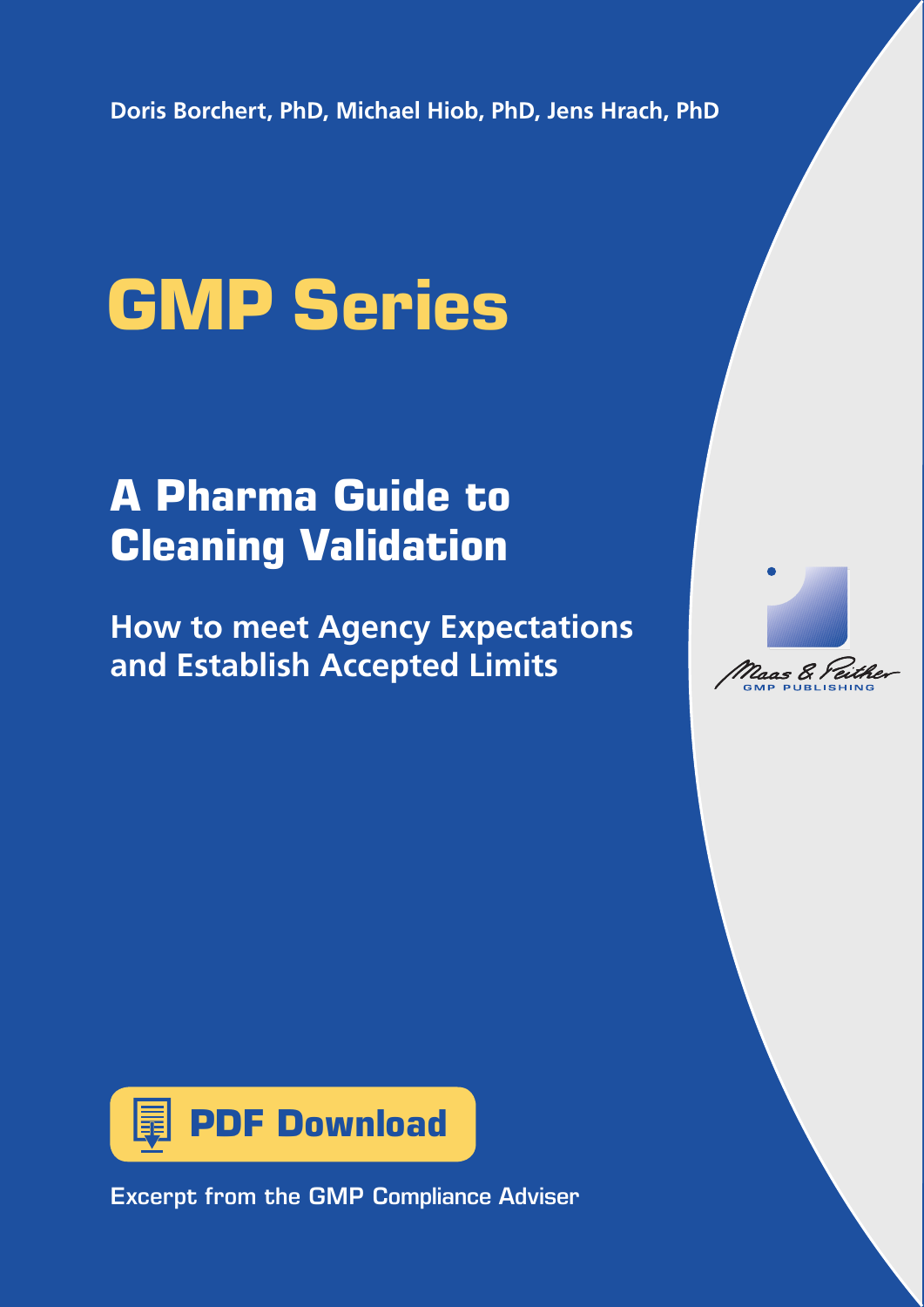German National Library Cataloguing in Publication Data A catalogue record for this book is available from the German National Library at http://dnb.ddb.de

(c) 2018 Maas & Peither AG – GMP Publishing

First edition, 06/2018

Published by Maas & Peither AG – GMP Publishing Karlstraße 2 79650 Schopfheim (Germany) Phone: +49 7622 66686 70 Fax: +49 7622 66686 77 www.gmp-publishing.com service@gmp-publishing.com

ISBN: 978-3-95807-099-8

Editing: Doris Borchert, PhD, Maas & Peither AG, Schopfheim DTP: Computrain Marcus Bollenbach, Bad Krozingen Translation: B. Rischbieter, G. Morgan

This work, including all of its parts, is protected by copyright. Any use without prior permission of the publishers is strictly prohibited. This also applies to reproduction, translations, microfilming, and storage and processing on electronic media of the entire content of parts thereof.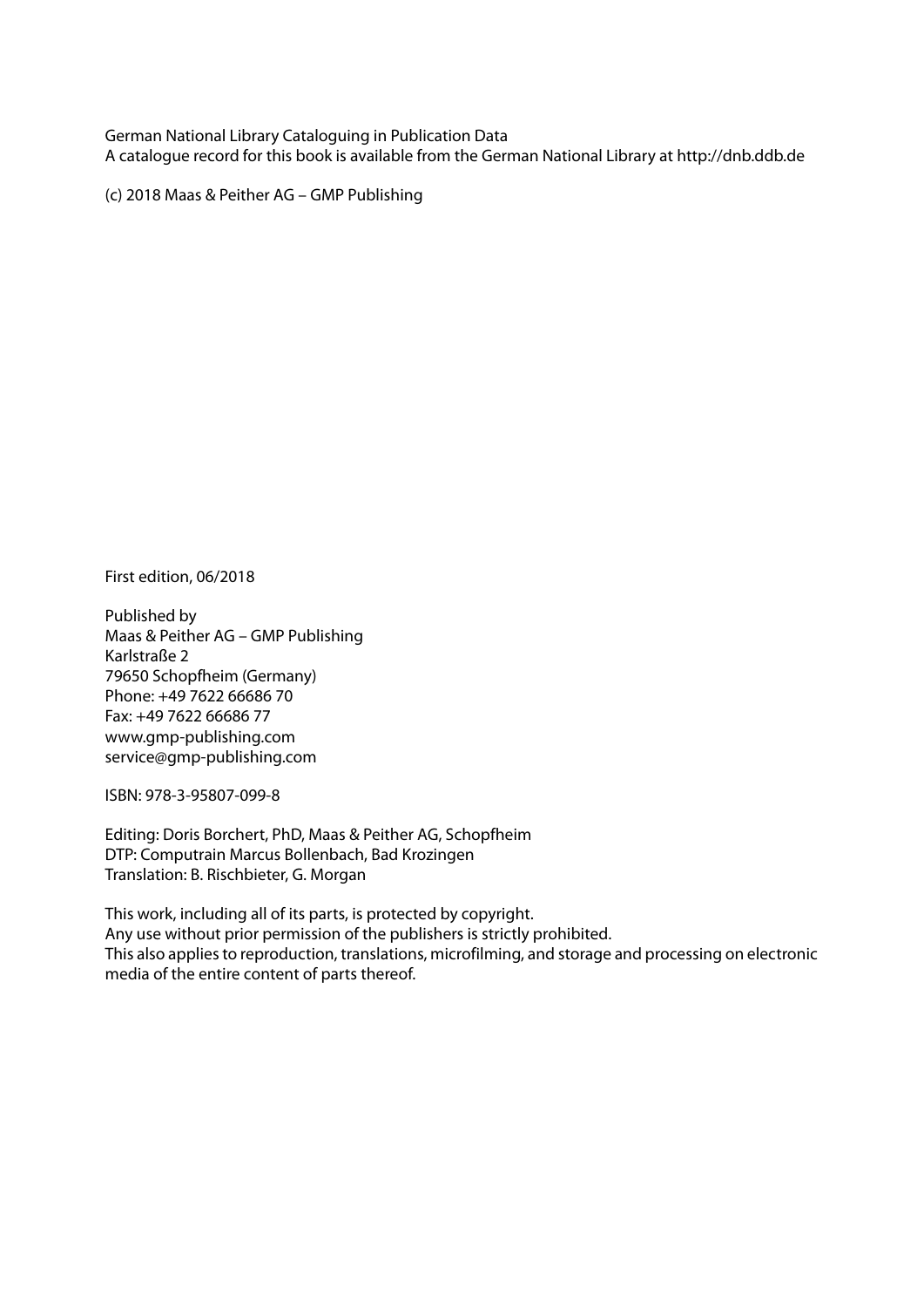# **Contents**

|                | <b>Official requirements and agency expectations</b>                                      |                         |
|----------------|-------------------------------------------------------------------------------------------|-------------------------|
| 1              | <b>Principles</b>                                                                         | $\overline{\mathbf{2}}$ |
| 2              | <b>Regulatory aspects</b>                                                                 | 5                       |
| 3              | <b>Cleaning process requirements</b>                                                      | 8                       |
| 4              | <b>Risk management</b>                                                                    | 14                      |
| 5              | <b>Design phase</b>                                                                       | 21                      |
| 6              | <b>Validation phase</b>                                                                   | 26                      |
| 7              | <b>Ongoing verification/revalidation</b>                                                  | 34                      |
| 8              | <b>Documentation</b>                                                                      | 35                      |
|                | <b>Establishment of limits</b>                                                            |                         |
| 1              | Paradigm shift in the establishment of limits for the validation of cleaning processes 37 |                         |
| $\overline{2}$ | The PDE Guideline of the EMA                                                              | 39                      |
| 3              | Calculating the maximum allowable carryover in the next product                           | 46                      |
| 4              | Calculating the maximum allowable carryover in a sample                                   | 48                      |
| 5              | <b>Visually clean</b>                                                                     | 50                      |
| 6              | <b>Microbiological state</b>                                                              | 50                      |
|                | <b>Contributors</b>                                                                       |                         |
|                | <b>Index</b>                                                                              |                         |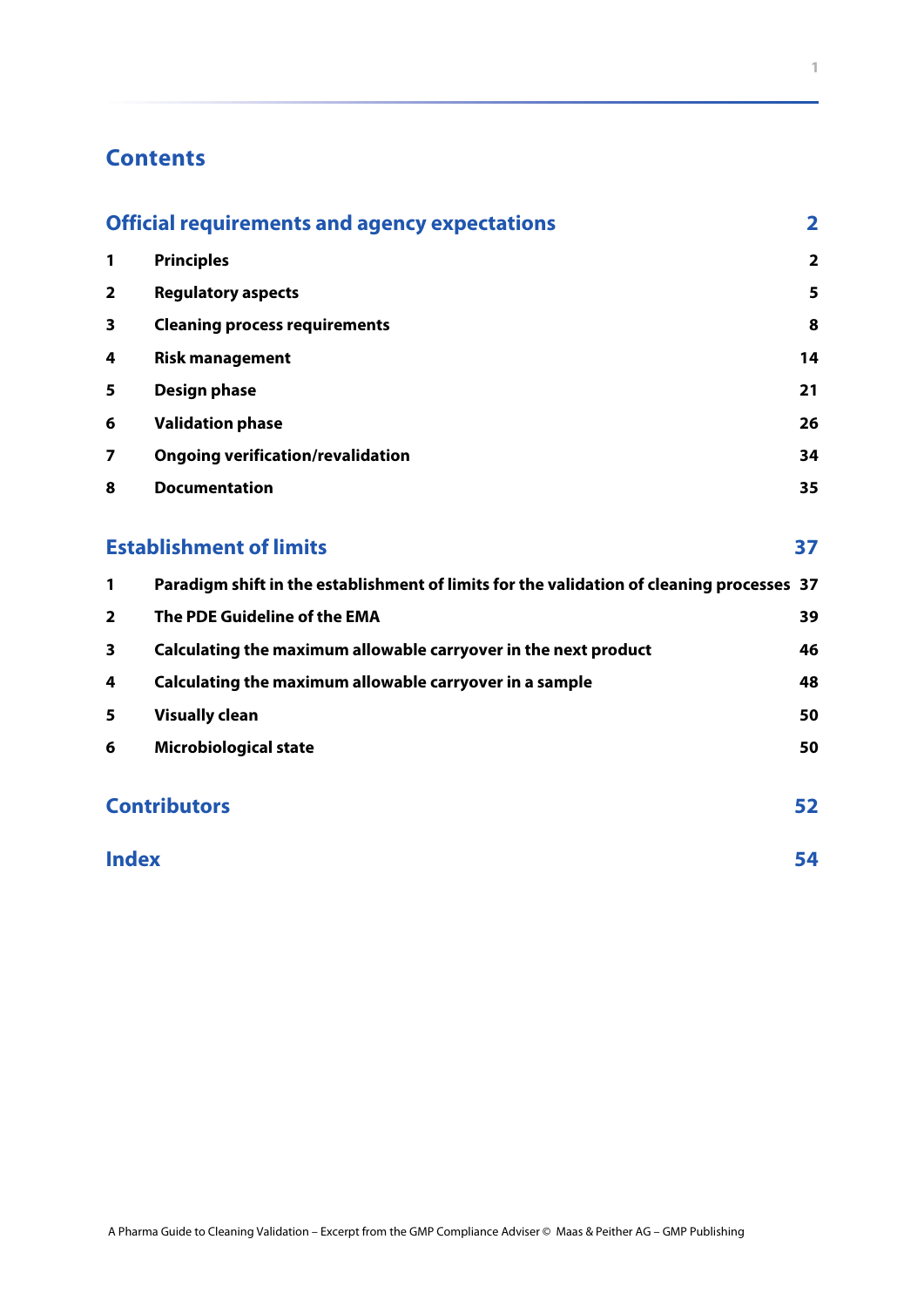# <span id="page-3-0"></span>**Official requirements and agency expectations**

<span id="page-3-7"></span>*Michael Hiob, PhD*

#### **Here you will find answers to the following questions:**

- Which regulatory requirements apply to cleaning validations?
- How is the life cycle approach transferred to cleaning validations?
- What does a cleaning instruction regulate?
- What is the meaning of "hygienic design"?
- How is the risk evaluation of the cleaning process, equipment and products carried out?
- What must be observed during manual and automatic cleaning processes?
- How are the limits for cleaning validations defined?
- What sampling methods are permitted?
- How is the effectiveness of the cleaning process monitored?
- How are cleaning validations documented?

#### <span id="page-3-6"></span><span id="page-3-1"></span>**1 Principles**

A number of different GMP regulations underline the need for effective cleaning processes. The cleaning processes should take the physicochemical properties of residues, the cleanability of the equipment and the impact of the manufacturing process and its environment into account.

<span id="page-3-4"></span>A **cleaning validation** should provide documented evidence that when a defined cleaning process is used to clean a machine, there is a high degree of probability that residues from the previously manufactured product and cleaning agent residues are below the defined limits.

In so doing, a cleaning validation contributes in many ways to the safety of the

- **•** manufactured products,
- **•** personnel working in Production and
- **•** the environment.

#### <span id="page-3-3"></span>**1.1 Life cycle concept**

Annex 15 of the EU GMP Guidelines states that the manufacturer has to monitor the critical aspects of facilities, products and processes for the entire life cycle (Annex 15, Section 1.1). This requirement also applies to cleaning processes.

<span id="page-3-5"></span>The life cycle approach to cleaning validation means that after validation, the state of control of the process is monitored on an ongoing basis (*ongoing process verification*). **Ongoing process verification** is more than just a simple revalidation of individual test batches. It requires a control system that delivers data continuously on the effectiveness of the cleaning process. In the case of automatic cleaning processes that are controlled and monitored using Process Analytical Technology (PAT), ongoing process verification is possible from the outset. Traditional validation is therefore not required.

The life cycle of cleaning validations can be divided into three phases (see [figure 1\)](#page-4-0).

<span id="page-3-2"></span>The cleaning process is developed during the **design phase** (see chapter 5 *[Design phase](#page--1-0)*). The equipment and surfaces to be cleaned during the cleaning process are also determined at this time. If the quality by design approach to development outlined in the ICH Q8 Guideline is taken, a control strategy for controlling and verifying the cleaning process must be designed. This control strategy is meant to ensure that the results are reproducible and comply with the specifications. If it is developed at an early stage, i.e. during the design phase, control and verification can be moved directly to routine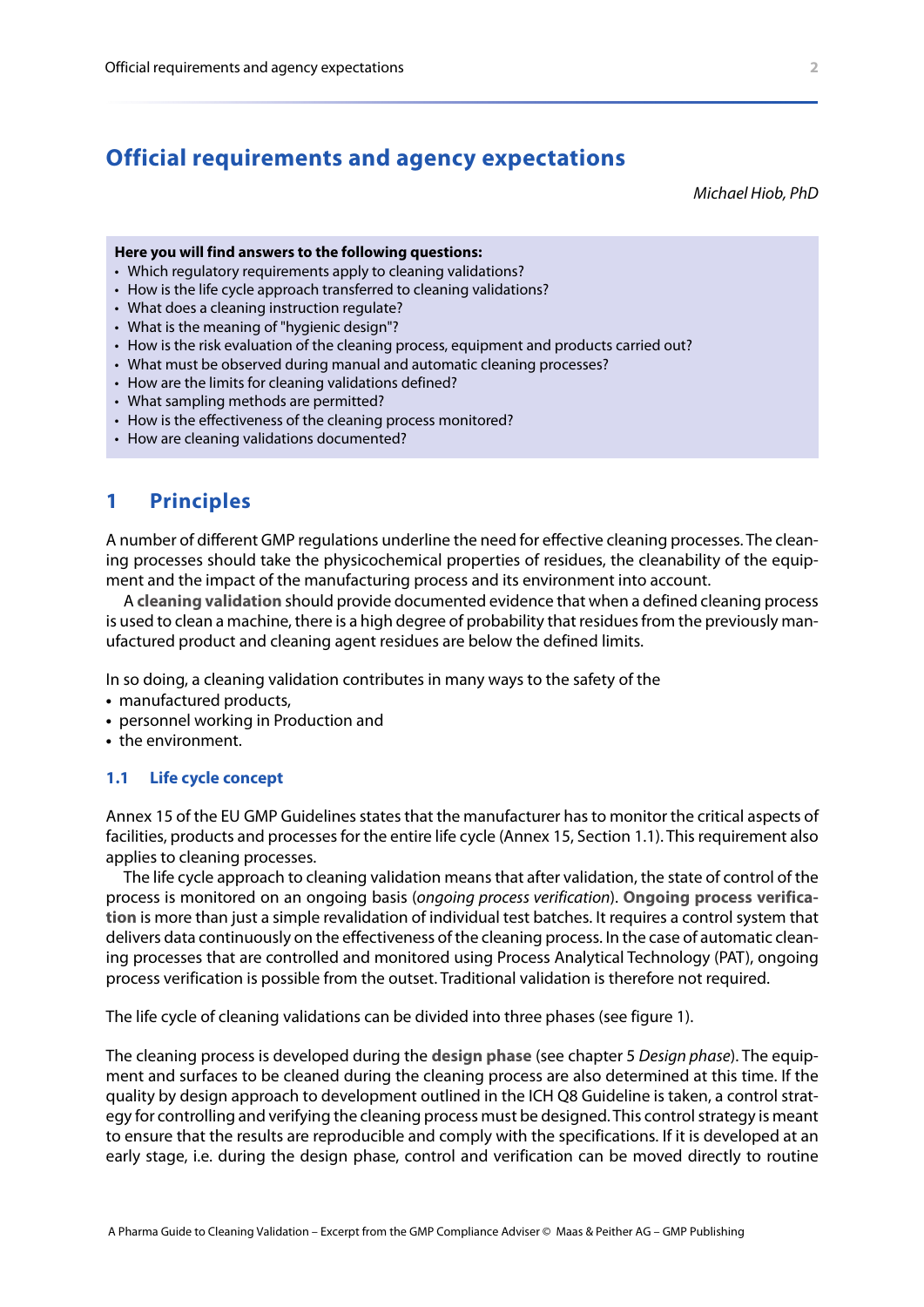

#### <span id="page-4-0"></span>*Figure 1 The life cycle of the cleaning validation*

cleaning. A classic batch-related cleaning validation is then no longer required because it is continuously and prospectively ensured that the cleaning process is achieving the desired result. In all other cases where a functioning control strategy has not been established in advance, the suitability of the cleaning process must be proven in the traditional way using a predetermined number of batches.

<span id="page-4-5"></span>Sufficient data should be collected during the **validation phase** (chapter 6 *[Validation phase](#page--1-1)*) to prove the safety of the cleaning process. A challengeconcept should be used to show that the cleaning process also functions under unfavourable, but real conditions.

In the case of (semi-) automated processes, the cleaning validation includes the qualification of the cleaning systems.

<span id="page-4-2"></span>**Ongoing verification** of the cleaning result (see chapter 7 *[Ongoing verification/revalidation](#page--1-2)*) begins after the initial validation. The scope and time intervals of the individual validation activities depend on the respective cleaning process and relevant equipment, and their definition is risk-based.

#### <span id="page-4-4"></span>**1.2 Quality risk management**

The revised version of Annex 15 not only stipulates that a life cycle approach be taken, it also demands the use of quality risk management (Annex 15, Section 1.7). Carrying out a risk analysis before selecting the products and equipment to be cleaned during the cleaning validation was common practice before the revision of Annex 15; it is now mandatory.

<span id="page-4-1"></span>In principle, every cleaning process must be validated. When specifying the scope of validation, similar equipment can be pooled into **groups** – provided they are cleaned using the same process. The selection of equipment for the cleaning validation is risk-based, e.g. based on specific constructive characteristics.

<span id="page-4-3"></span>Products can also be **grouped**, and the selection of products to be used during the cleaning validation is also risk-based. The cleanability and pharmacological and toxicological properties of the active ingredients are taken into account (see also chapter 6.2 *[Group formation](#page--1-8)*).

A cleaning validation focuses primarily on the surfaces that come into contact with the product. Depending on how the process is conducted, however, additional external factors that influence the cleaning result can be taken into consideration. During the initial risk analysis, it is important to take a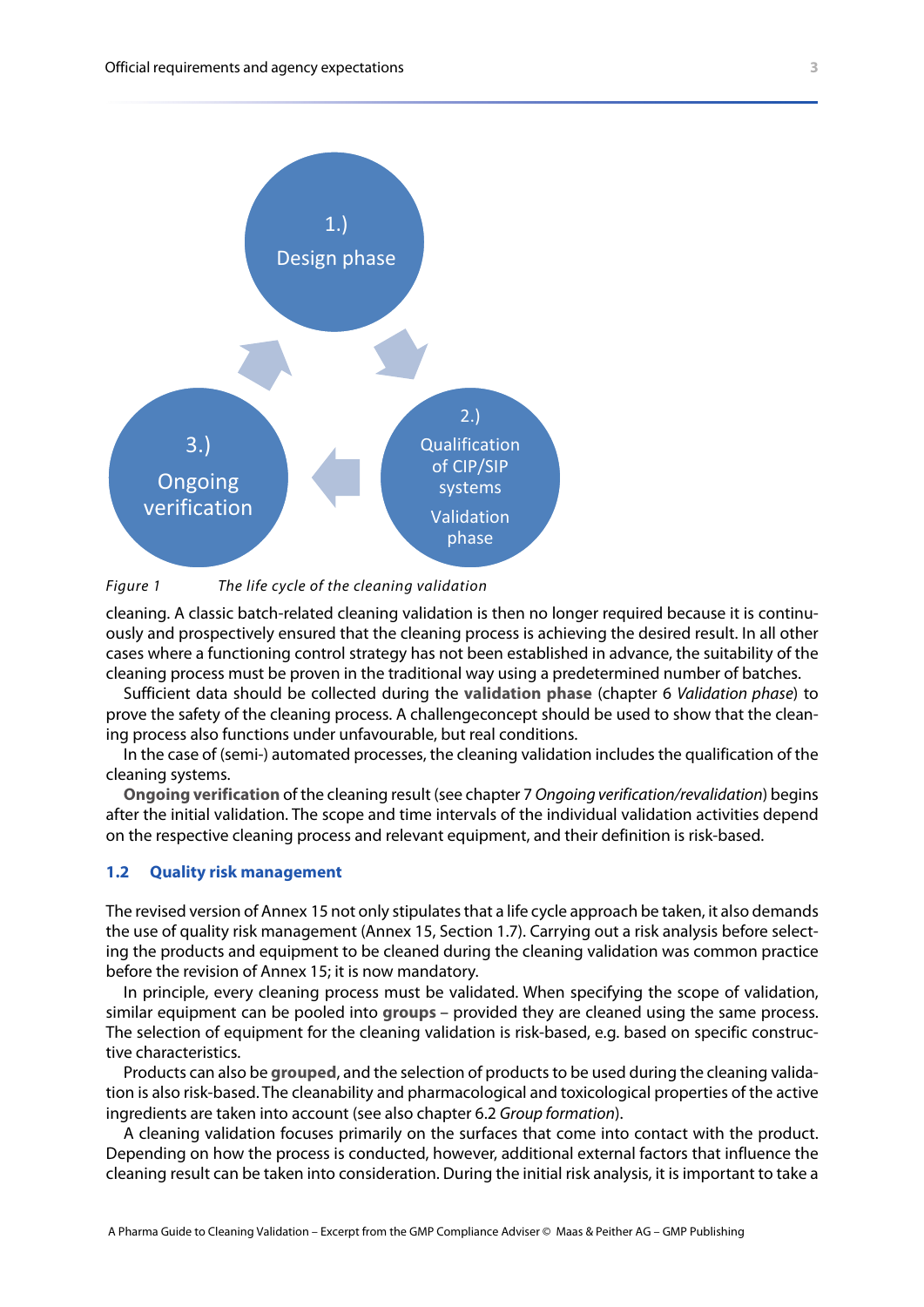required information must often be collected from different sources (e.g. the cleaning agent supplier, the equipment manufacturer, the contract giver in the case of contract manufacturing), evaluated, and distributed to different recipients (e.g. external service providers, points of service within the company). Coordinated methods of communication and a harmonised change control procedure between the parties concerned are essential prerequisites for successful information management.

# <span id="page-5-1"></span><span id="page-5-0"></span>**2 Regulatory aspects**

#### <span id="page-5-2"></span>**2.1 European requirements**

Article 8 (2) of *Commission Directive 2003/94/EC* stipulates that the premises and manufacturing equipment must be laid out, designed and operated in such a way as to minimise the risk of error and permit effective cleaning and maintenance. Contamination, cross-contamination and other influences that negatively affect the quality of the product should be prevented.

The EU Directive is implemented in the *EU GMP Guidelines*. Chapter 3 *Premises and Equipment* and Chapter 5 *Production* cover various aspects of cleaning and cleaning validation. They contain the following requirements:

- **•** The layout and design of the premises and equipment must permit effective cleaning and prevent cross-contamination (Chapter 3 General).
- **•** Where starting and primary packaging materials are exposed to the environment, walls, floors and ceilings should be smooth and not shed particulate matter and should permit easy and effective cleaning and, if necessary, disinfection (Chapter 3.9).
- **•** Open channels, gutters, etc. should be avoided where possible, but if necessary, they should be easy to clean and disinfect (Chapter 3.11).
- **•** In cases where dust is generated, actions must be taken to prevent cross-contamination and facilitate cleaning (Chapter 3.14).
- **•** The equipment used during cleaning should not be a source of contamination (Chapter 3.37).
- **•** Effective and reproducible cleaning processes should be used to prevent cross-contamination (Chapter 5.19).
- **•** A quality risk management system that also covers the cleaning processes should be used to control cross-contamination (Chapter 5.20).
- **•** The outcome of the quality risk management process should be used to determine the technical and organisational measures required to control the risk of cross-contamination during manufacture, maintenance and cleaning. The cleaning processes themselves must not represent a contamination risk (Chapter 5.21).

The requirements for the cleaning validation process are specified in Annex 15 *Qualification and validation* of the EU GMP Guidelines. The following is of particular importance:

- **•** All validation activities (including cleaning validation) must be planned and should follow a life cycle approach .(Chapter 1.1)
- **•** They should only be carried out by suitably trained personnel who follow approved procedures (Chapter 1.2).
- **•** The key elements of the validation (and of the cleaning validation) should be described in a validation master plan (Chapter 1.4).
- **•** A quality risk management approach should be taken (Chapter 1.7).
- **•** All of the analytical test methods used during the cleaning validation must be validated (Chapter 9.1).
- **•** The cleaning validation should confirm the effectiveness of the cleaning processes used on surfaces that comes in contact with the product. *Simulating agents* can be used instead of starting materials if scientifically justified (Chapter 10.1).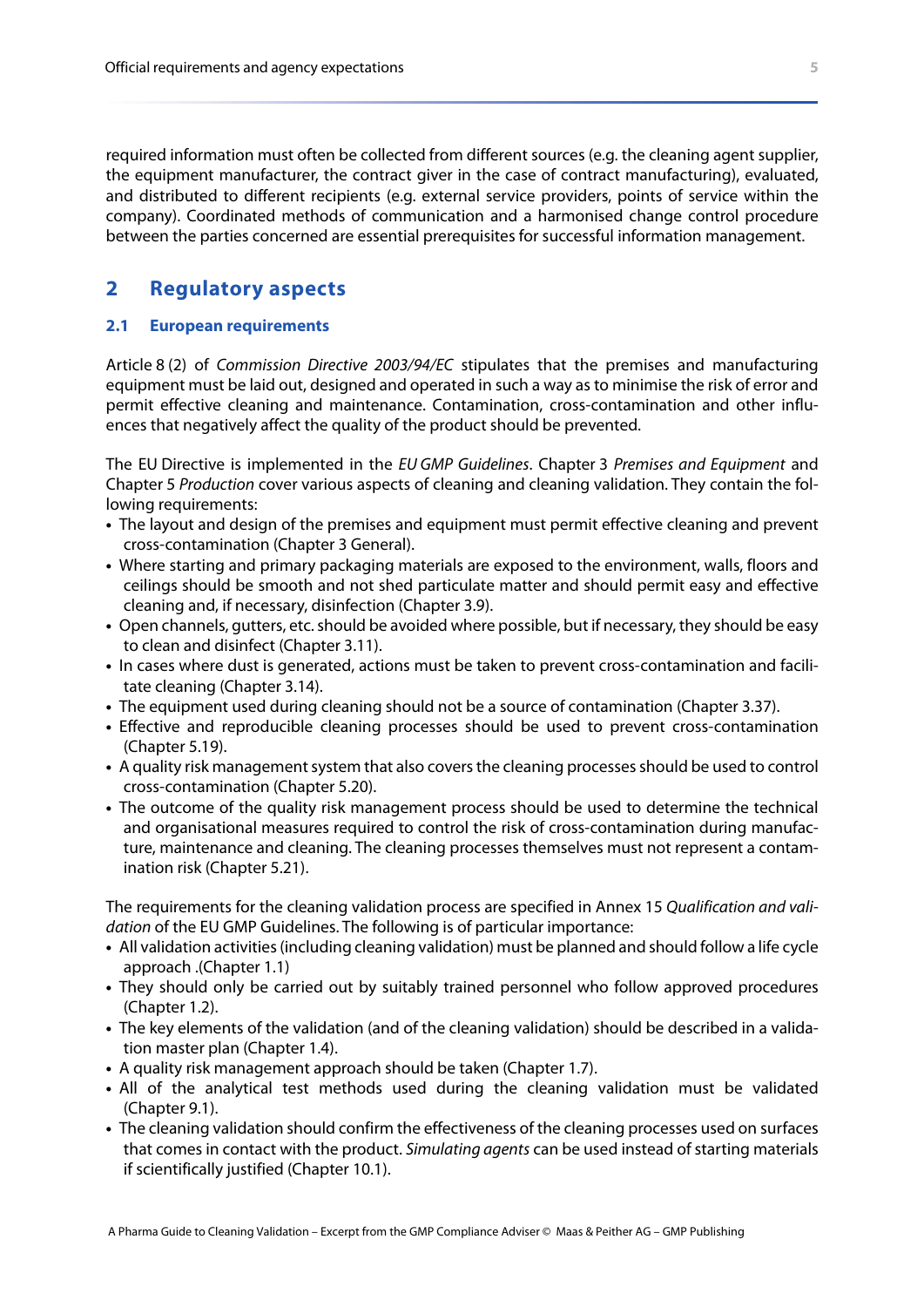<span id="page-6-7"></span><span id="page-6-6"></span><span id="page-6-4"></span>[...]

#### <span id="page-6-8"></span><span id="page-6-5"></span><span id="page-6-3"></span><span id="page-6-2"></span><span id="page-6-0"></span>**3 Cleaning process requirements**

#### <span id="page-6-1"></span>**3.1 Principles**

Cleaning processes should remove residues from surfaces that come in contact with the product to prevent the cross-contamination of subsequent products. At the same time, measures must be put in place to maintain the cleaning status over a specific period of time.

The cleaning process and cleaning agent used must not put the medicinal product or manufacturing equipment at risk. This applies, for example, to cleaning agent residues, to residual humidity after cleaning or to the integrity of surfaces that have contact with the product.

Residues adhere to surfaces because of adhesive effects such as van der Waals forces, electrostatic attraction or mechanical bonding caused by the roughness of the surface material. The cleaning process is meant to overcome these adhesive forces, e.g. by mechanical effect, soaking/dissolving, emulsifying, by oxidation of the residues or the formation of salts, which makes it easier to dissolve the residues in water so that they can be rinsed off.

The success and efficiency of the cleaning process depends on the following parameters being controlled by the respective method:

- **•** amount and/or concentration of the cleaning agent
- **•** mechanical measures
- **•** cleaning time and temperature and
- **•** the number of rinsing cycles required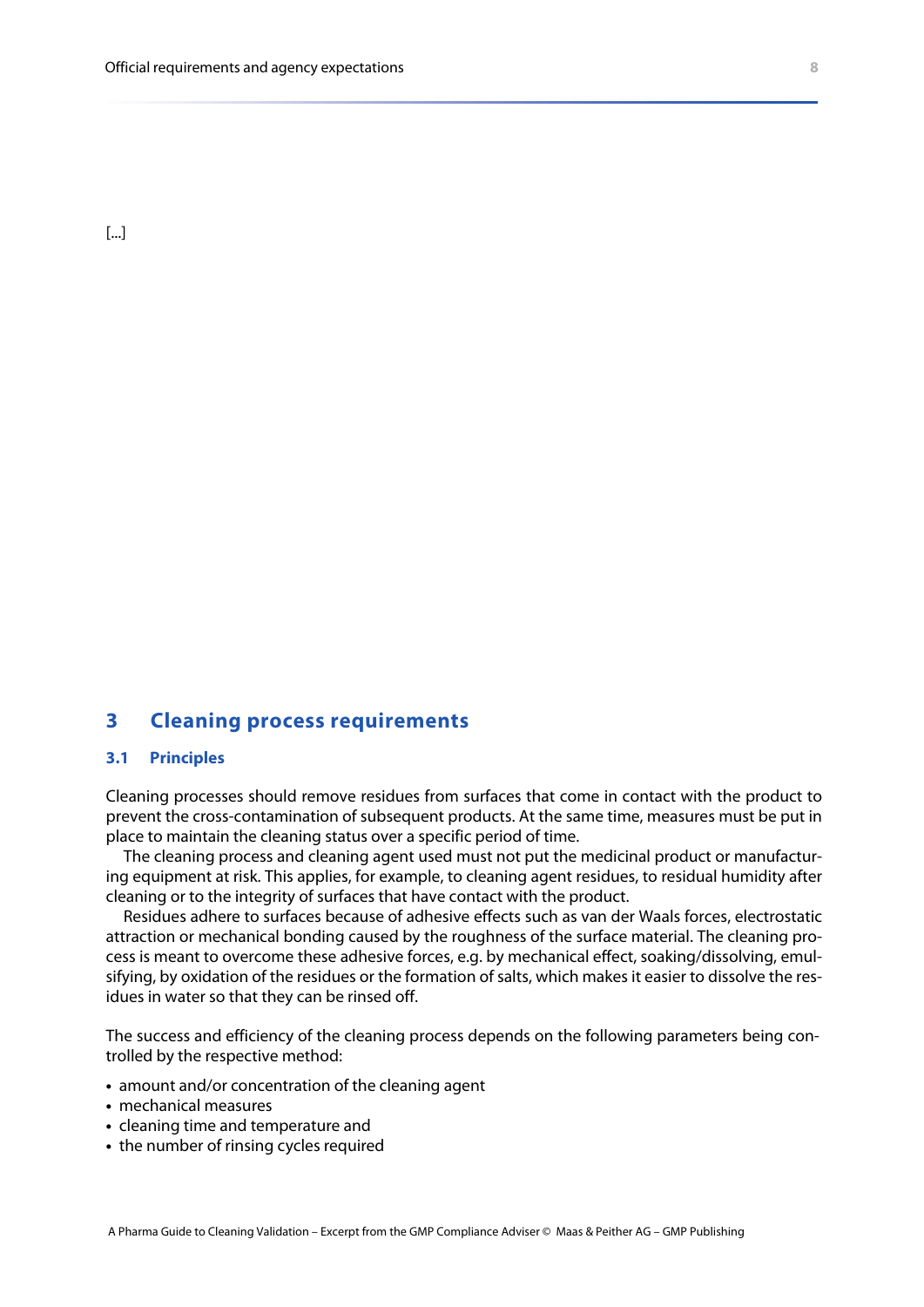Written cleaning instructions must be created for all components that come in contact with the product.

<span id="page-7-3"></span>When creating cleaning instructions, the **aspects** in [figure 3](#page-7-0) must be taken into account.



<span id="page-7-0"></span>*Figure 3 Determination of cleaning instructions*

When the key elements of the cleaning process have been established, the details must be outlined in a cleaning instruction. The regulatory **content** shown in [figure 4](#page-7-1) must be kept in mind.

#### <span id="page-7-2"></span>**Regulatory content of cleaning instructions**

- responsibilities for the implementation and monitoring of cleaning
- components and surfaces to be cleaned
- application areas of the cleaning process
- (defined products or product groups)
- instructions on cleaning between similar or different products
- name of cleaning agent and aids
- (e.g. brushes, fibre materials, pumps) including information about when/how often they must be replaced
- time, duration and sequence of cleaning and rinsing
- type and duration of drying after cleaning
- information about process control (e.g. temperature control)
- instructions on checking the cleaning efficiency
- instructions on labelling cleaned devices and devices that have not been cleaned
- measures for protecting against external influences after cleaning (e.g. covering using hoods)
- maximum permitted hold times: from the end of production to the start of cleaning and/or from the end of cleaning to the start of production
- instructions on additional cleaning that may be required
- safety instructions, e.g. on handling inflammable solvents or hot water
- instructions about documentation (e.g. in the form of a cleaning record or a system log book)

<span id="page-7-1"></span>*Figure 4 Regulatory content of cleaning instructions*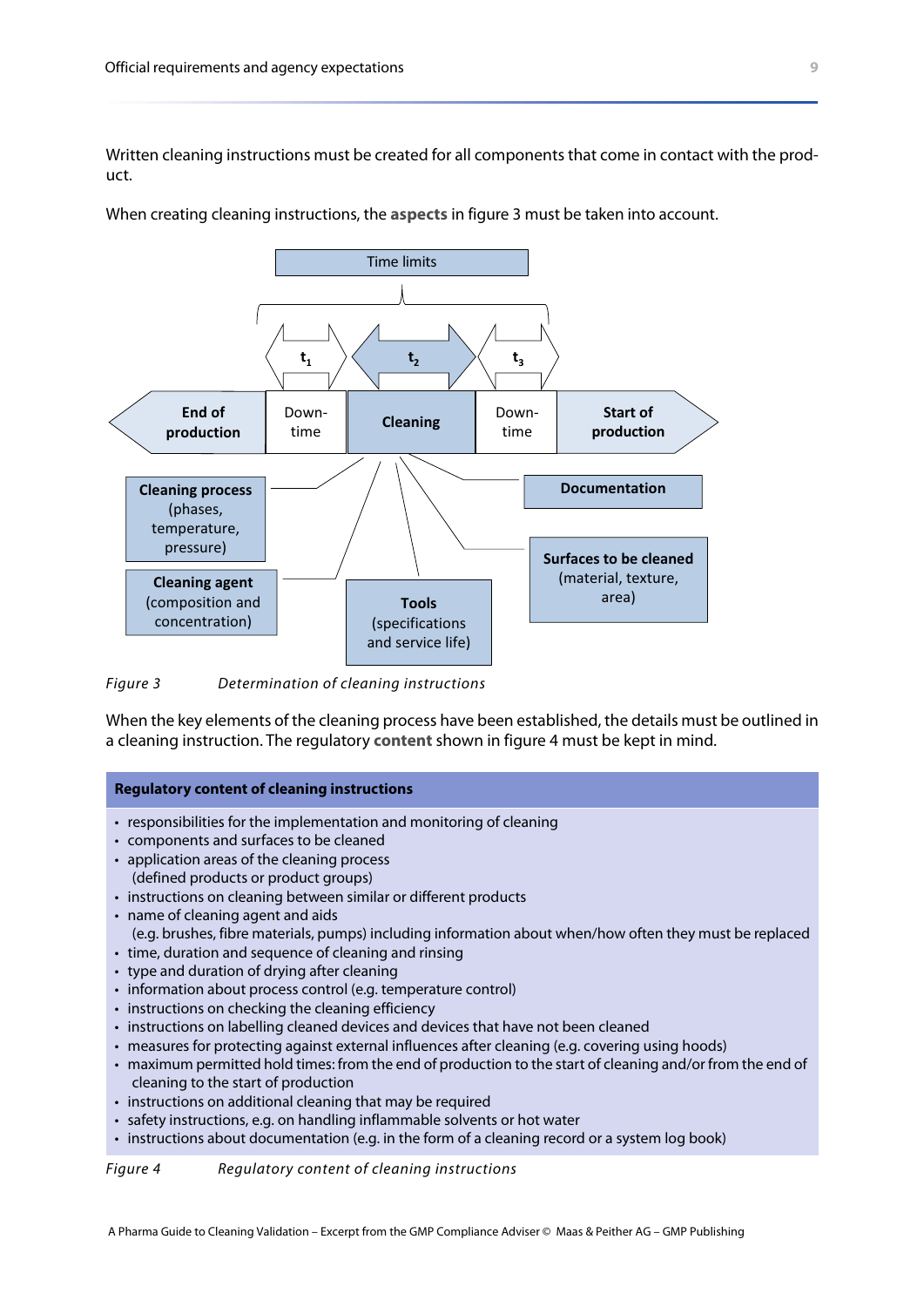Cleaning instructions must be related to specific equipment or groups of equipment and to specific products or product groups.

The responsible staff members must receive training on the cleaning instructions. The effectiveness of the training, especially in the case of manual cleaning processes, must be regularly checked on site.

The instructions and documentation must be available on site. They should be regularly checked for deviations and trends and to ensure they are up to date. It should be clear from the equipment documentation,

- **•** which product was previously manufactured on the equipment
- **•** when the equipment was cleaned
- **•** until when the cleaned equipment can be used before it needs to be cleaned again.

<span id="page-8-2"></span>A **log book** should be kept for important or critical pieces of equipment in which all validations, calibrations, maintenance work, cleaning work and repairs are entered with the date and name of the persons who carried out these activities.

<span id="page-8-1"></span>An effective cleaning process must be able to remove product residues or their degradation products, residual cleaning agents and microbiological contamination until a specific limit is reached. Other potential sources of contamination such as lubricants, packaging material remnants, cleaning material remnants (e.g. brush hairs, textile fibres) and every type of airborne contaminant (dust particles) must also be considered. The rationale for setting **limits** for the transfer of product residues, cleaning agents and microbial contamination should be logical and based on the materials involved. The limits should be achievable and verifiable.

A cleaning process interacts with

- **•** the physicochemical properties of starting materials, including their impurities from the supply chain
- the design of the manufacturing equipment
- **•** the climatic, particulate and microbiological environmental conditions
- **•** the technical equipment used for cleaning and
- **•** the personnel that carry out and monitor the cleaning process

These interactions influence the effectiveness of the cleaning process. Knowing and mastering them is essential if the cleaning process is to be validated.

#### <span id="page-8-0"></span>**3.2 Manual cleaning processes**

Manual cleaning processes depend strongly on the persons who carry them out. The process instructions should describe cleaning in as much detail as possible to minimise variations between the individual persons. Regular instruction on critical aspects of cleaning are mandatory for manual cleaning processes.

For more complex cleaning processes, it is particularly important that the process is divided into individual stages (e.g. pre-rinsing, cleaning, 2x rinsing, drying). Each stage should have a defined and verifiable objective and/or result. The next stage should only begin when the previous cleaning stage has been successfully completed. The effectiveness of each stage should be considered during the cleaning validation. This can be achieved by installing suitable in-process controls. The impact of each cleaning stage on the final result should be known and should be controllable.

Manual cleaning can be carried out where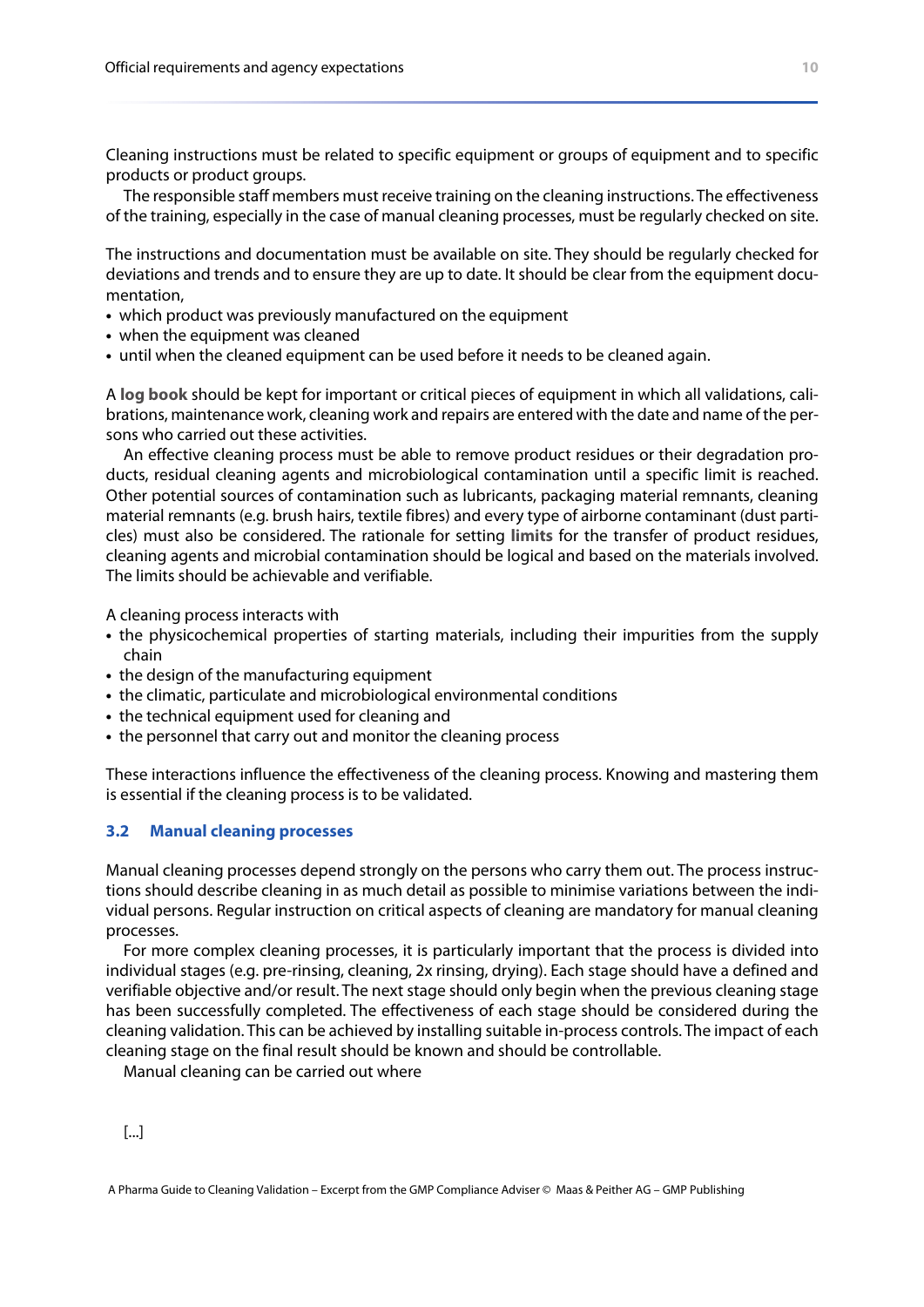#### <span id="page-9-2"></span><span id="page-9-0"></span>**4 Risk management**

#### **4.1 Principles**

Annex 15 stipulates that all validation activities (including the cleaning validation) must be risk-based. This does not only apply to the risk analysis of the cleaning process. A holistic approach must be taken during which all the factors are evaluated that can affect the cleaning status of the equipment. Monitoring residue limits alone no longer meets the current standards.

To facilitate a holistic approach, a risk management concept must be established to ensure that all of the risks involved in the life cycle of the cleaning process can be identified, evaluated and controlled (see [figure 6\)](#page-10-0). These risks also include indirect contamination through the ventilation system or crosscontamination through personnel. Not all of these risks are tested during the subsequent cleaning validation, but it is important to consider all of the factors that could affect the cleaning status of the equipment at the beginning. A fishbone diagram (Ishikawa analysis) can be used to do this. A decision must then be made on the measures that can be taken to cover the risks that are not examined during the cleaning validation. In the above-mentioned example, this affects the qualification of the ventilation system, change management and personnel training.

This type of approach requires close cooperation between all participants across the individual lifecycle phases. Overlapping risk management activities, e.g. cooperation with R&D departments or contract manufacturers, must be coordinated. Information concerning the risk management process must be shared with all of the participants. A functioning information and change management system that includes all of the stakeholders (e.g. active ingredient manufacturers, contractors , suppliers of cleaning agents, equipment manufacturers) is essential so that risks and changes to risks can be contemporaneously recorded.

The following chapters only contain a general description of the risk management process for the cleaning validation because cleaning processes and their focus differ greatly.

<span id="page-9-1"></span>**Deviations** during the cleaning validation are normally caused by decisions that were made during the development of the equipment or cleaning process. A holistic risk management system must cover the entire life cycle of a machine or cleaning process from development to decommissioning. It also includes additional risks, e.g. those of a technical (health and safety, environmental protection) or economic nature.

The planning and reporting systems in the different operational areas must be networked to facilitate a comprehensive risk analysis. Test results (e.g. quality controls, stability testing, environmental monitoring) must be processed in such a way that they allow conclusions to be drawn and risk evaluations to be carried out. Previous evaluations (e.g. product quality reviews, self-inspection reports, failure statistics, management reviews) should be included in the risk evaluation.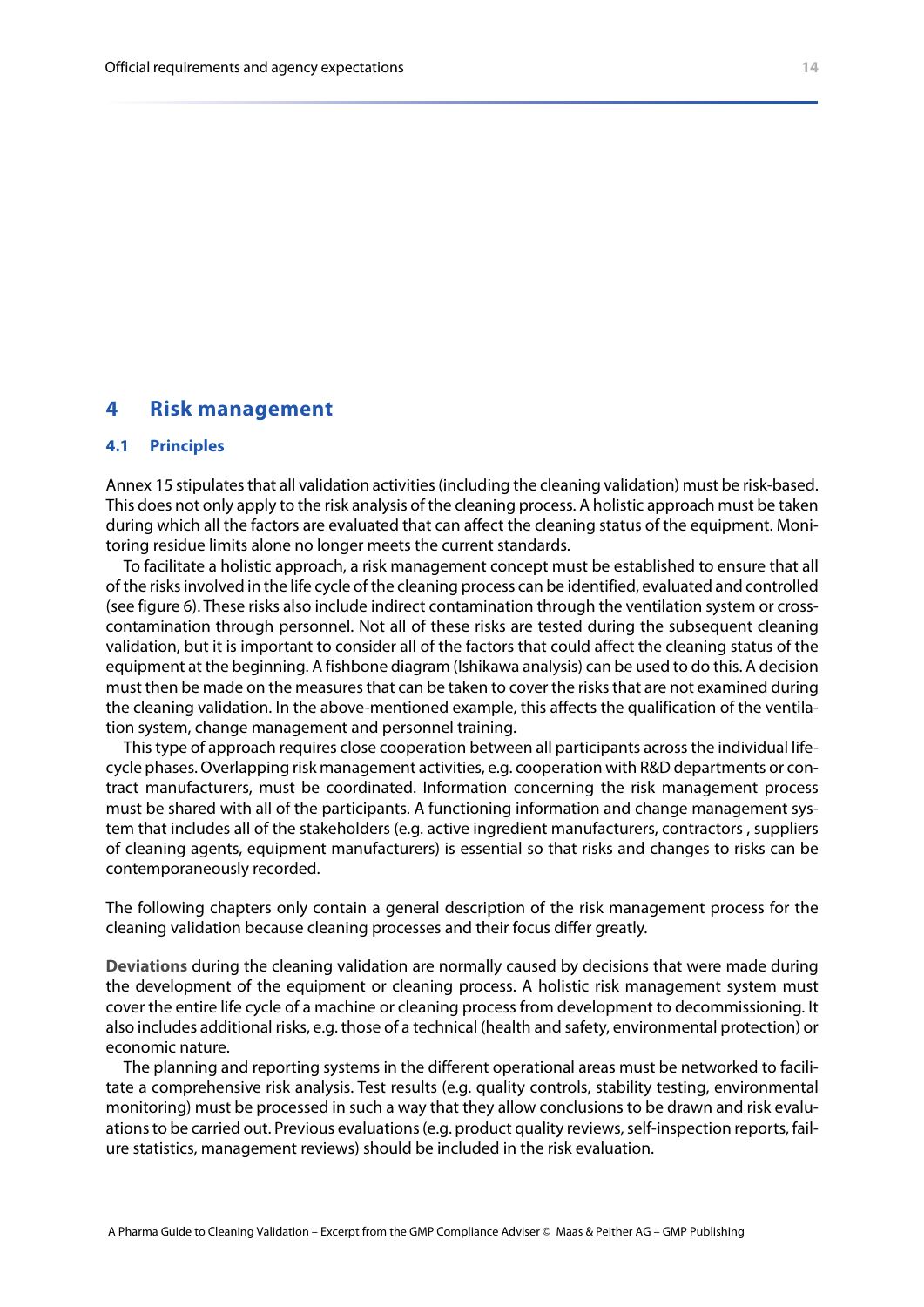

<span id="page-10-0"></span>*Figure 6 Risk management system of the cleaning process*

#### <span id="page-10-2"></span>**4.2 Risk identification**

The first step in a risk management process is the identification of risks. Logically speaking, risks that are not recognised cannot be evaluated and controlled.

During risk identification, the question of what sort of contaminants could get into the product (potential contamination) and how (potential paths of contamination) is asked.

#### <span id="page-10-1"></span>**Potential contamination**

Risks related to the cleaning process include all circumstances that may affect the results and reproducibility of the cleaning process and directly affect the safety of the medicinal product. If the cleaning process is to be controlled effectively, it is important that the causes of risk and/or sources of interference are recognised so that preventive actions can be taken.

Risks and sources of interference include design-related weaknesses, the effectiveness of the monitoring and control devices in place, or product attributes that complicate the cleaning process (see [figure 7](#page-11-0)).

The aim of the cleaning process is the reduction of contaminants to a level below a defined acceptance level. Whether a contaminant is considered relevant depends on its identity and amount. During the risk identification

**a)** potential contaminants that could cause cross-contamination must be recognised and **b**) the probability of these contaminants exceeding the defined limits must be determined.

The quality of potential contaminants depends on the nature of the processed substances (active substances and excipients) and other substances from the manufacturing environment (e.g. lubricants, dust, filter and seal abrasion). The degree of contamination and the risk of cross-contamination can be influenced, in particular, by the way in which the process is carried out (e.g. multi-purpose equipment versus dedicated equipment or containment versus open process).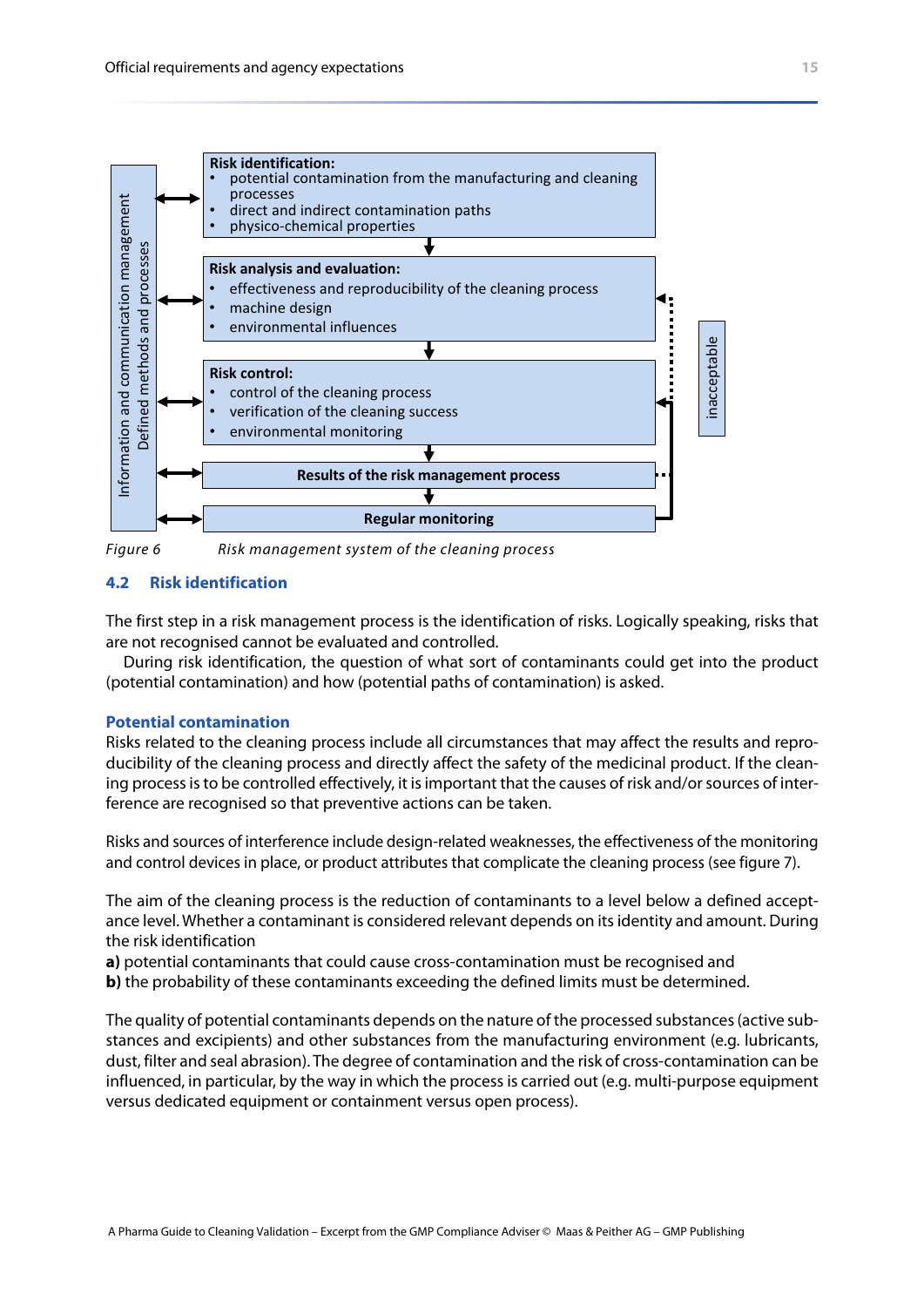#### <span id="page-11-2"></span>**Contamination risks**

Risks that result from the **design of the equipment** include, for example,

- places that are difficult to access
- adsorbent surface materials
- seals
- gaps
- dead legs
- built-in components

Risks that result from the **cleaning process** include, for example,

- reproducibility in the case of manual processes
- pump control in the case of automatic processes
- blocked spray nozzles
- inappropriate spray patterns
- pressure and temperature monitoring

Risks that result from the **product** include, for example,

- highly potent active substances
- adhesion phenomena
- excipients that stain or smell excessively
- incrustation tendency

<span id="page-11-0"></span>*Figure 7 Contamination risks*

#### <span id="page-11-1"></span>**Contamination paths**

In addition to identifying potential contaminants, the way in which the contaminant gets into the medicinal product must be also be identified. *Direct* cross-contamination is caused by surfaces that come in contact with the product (e.g. insufficient cleaning) or the process environment (e.g. through the ventilation and air-conditioning equipment). *Indirect* cross-contamination is spread from other areas to the equipment (e.g. pallet trucks, conveyor belts, tools). It is not possible to evaluate the effectiveness and reproducibility of cleaning processes if environmental influences are ignored. The EMA *Guideline on setting health based exposure limits for use in risk identification in the manufacture of different medicinal products in shared facilities* states:

"(…) *accidental cross-contamination can result from the uncontrolled release of dust, gases, vapours, aerosols, genetic material or organisms from active substances, other starting materials, and other products being processed concurrently, as well as from residues on equipment, and from operators' clothing."*

Not all of these aspects can be addressed individually during the cleaning validation. Aspects that are not related to the process such as the ambient air quality, for example, are examined on other occasions, e.g. during the qualification of the air conditioning and ventilation system.

#### <span id="page-11-3"></span>**Physicochemical properties**

The physicochemical behaviour of contaminants is another important factor during risk identification. **•** *solubility of active ingredients* and their degradation products in the cleaning media:

- If the active ingredient is supplied by a number of different manufacturers, different crystal modifications and impurity profiles with different solubilities are possible.
- **•** *Solubility of the cleaning agents* in water: Solubility should be so good that a defined rinsing time ensures that the maximum acceptable daily intake (ADI) is not reached. A list of ingredients and  $LD_{50}$  values is useful when evaluating the toxicological risk of the cleaning agent. The manufacturer of the cleaning agent should name at least one analytically determinable lead substance and an appropriate analytic method.
- **•** The *tendency of the product to form encrustations:* This can lead to poorer cleanability. For this reason, extended hold times prior to cleaning should also be examined during the cleaning validation.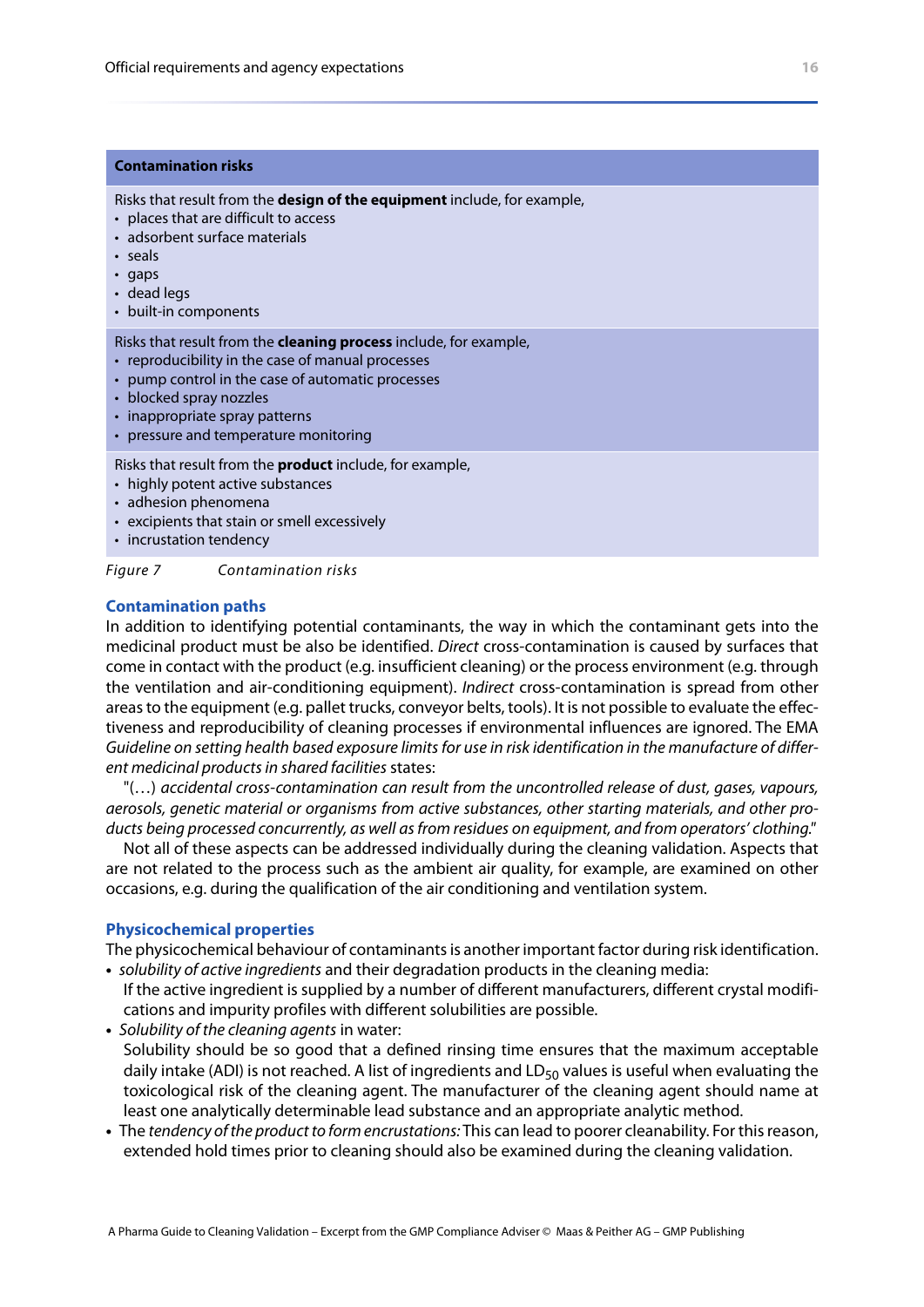# <span id="page-12-0"></span>**Establishment of limits**

<span id="page-12-2"></span>*Doris Borchert, PhD, Jens Hrach, PhD*

#### **Here you will find answers to the following questions:**

- What is the significance of the EMA demanding that limit values should be calculated based on scientific evidence?
- How are scientifically based limit values calculated?
- What significance does the new PDE approach have for established cleaning processes and for validations that have already been completed?
- How are the permitted residual levels in a sample calculated?
- What limit values apply to the microbiological state?

# <span id="page-12-1"></span>**1 Paradigm shift in the establishment of limits for the validation of cleaning processes**

*Jens Hrach, PhD*

Requirements for the establishment of limit values first appeared in the FDA Guide to Inspections of Validation of Cleaning Processes in 1993: "The firm's rationale for the residue limits established should be logical based on the manufacturer's knowledge of the materials involved and be practical, achievable, and verifiable. It is important to define the sensitivity of the analytical methods in order to set reasonable limits. Some limits that have been mentioned by industry representatives […] include analytical detection levels such as 10 PPM, biological activity levels such as 1/1000 of the normal therapeutic dose, and organoleptic levels such as no visible residue".

The following three established acceptance criteria were used routinely in the years that followed:

- **•** The 1/1000 of the dose criterion: no more than 0.1% of the normal therapeutic dose of any product will appear in the maximum daily dose of the following product.
- **•** The 10-ppm criterion: No more than 10 ppm of any product will appear in another product.
- **•** The *visually clean* criterion: after cleaning, residues may not be visible on the production equipment. The visibility limit for many substances is approximately 4  $\mu$ g/cm<sup>2</sup>.

PIC/S PI 006-3 recommended that the strictest of these criteria should be used in a worst-case scenario.

These acceptance criteria became the subject of criticism because they are based on assumptions that have no scientific basis. The substance-specific properties are not taken into account in the case of the 10-ppm and "visually clean" criteria, because the limitation is based purely on quantity. In the case of the 1/1000 of the dose criterion, the therapeutic dose is taken into consideration; however, it says nothing about other potential effects of the active ingredient. As the number of newly developed highly active substances increased, the calls for a new scientifically based approach to the establishment of limit values for cleaning validations became louder.

The first *Concept Paper* called "Dealing with the Need for Updated GMP Guidance Concerning Dedicated Manufacturing Facilities in the Manufacture of Certain Medicinal Products" published by the EU Commission and the EMA in 2005 had already pointed out the need for science-based risk analysis to be the basis for the establishment of limit values for cleaning validations. However, it took an additional 10 years for this subject to be included in the final EMA guideline.

In 2010, the ISPE (International Society for Pharmaceutical Engineering) published its recommendations on establishing limit values, the so-called Risk-MaPP ("Risk-Based Manufacture of Pharmaceutical Products – A Guide to Managing Risks Associated with Cross-Contamination").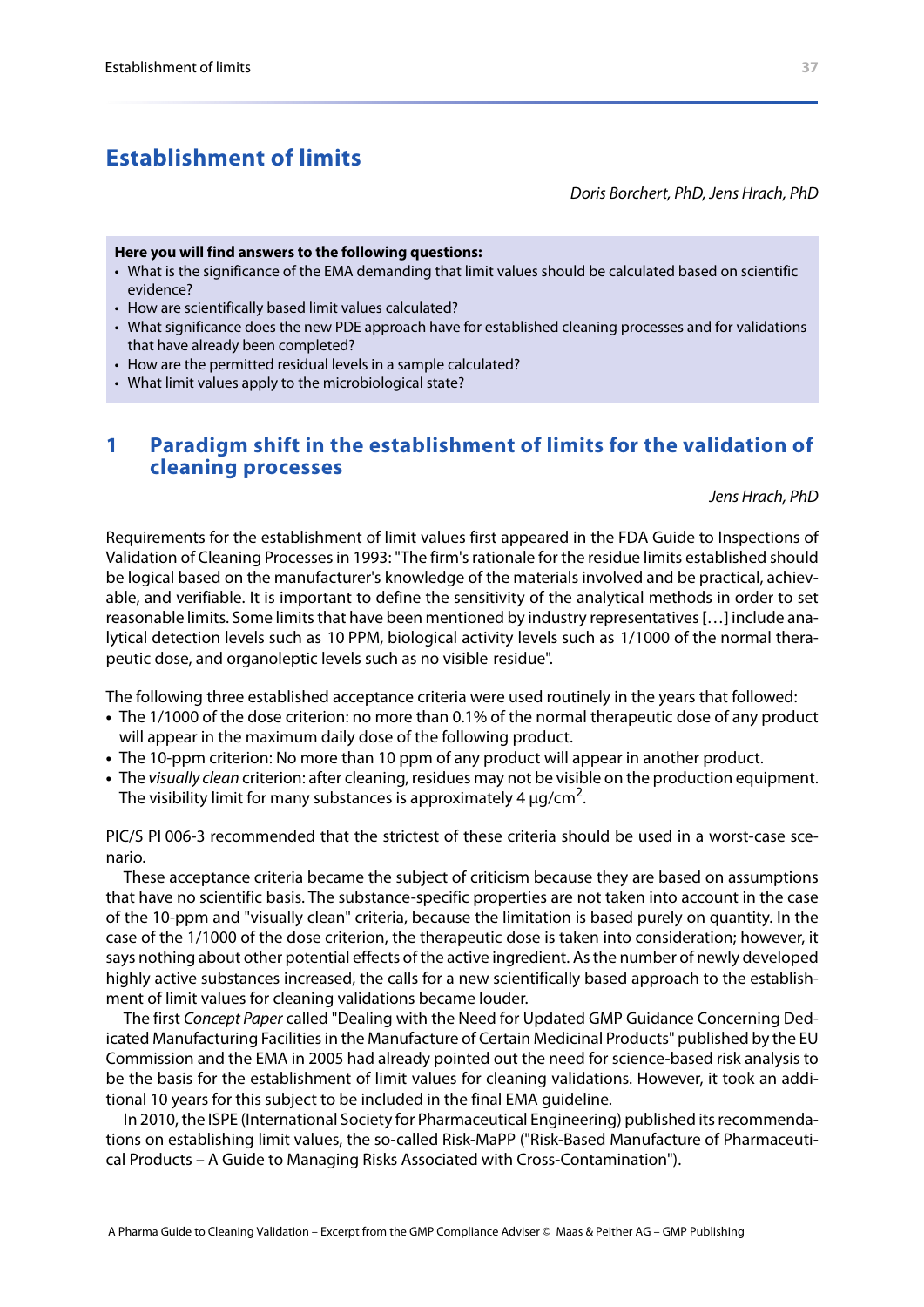With the revision of the requirements in the EU GMP Guidelines (Chapter 3, Chapter 5 and Annex 15) and the introduction of the so-called *PDE guideline* of the EMA ("Guideline on setting health based exposure limits for use in risk identification in the manufacture of different medicinal products in shared facilities"), the previously valid and officially accepted acceptance criteria became obsolete and have been gradually replaced by the **PDE value** (*Permitted Daily Exposure*).

<span id="page-13-1"></span>The PIC/S (Pharmaceutical Inspection Cooperation Scheme) has aligned its **GMP Guide PE 009** with the revised Annex 15 of the EU GMP Guidelines for validation and qualification. This document is the equivalent of the EU GMP Guidelines for the countries that belong to the PIC/S.

It is expected that the PIC/S document on qualification and validation (PIC/S PI 006) will be revised to reflect the new requirements.

#### <span id="page-13-2"></span>**1.1 Current statutory requirements**

What exactly do the regulations say and what does this mean for the establishment of limit values for use during the cleaning validation?

Section 3 of **Chapter 3 "Premises and Equipment"** of the EU GMP Guidelines states that dedicated facilities are required for medicinal products when

<span id="page-13-3"></span><span id="page-13-0"></span>[...]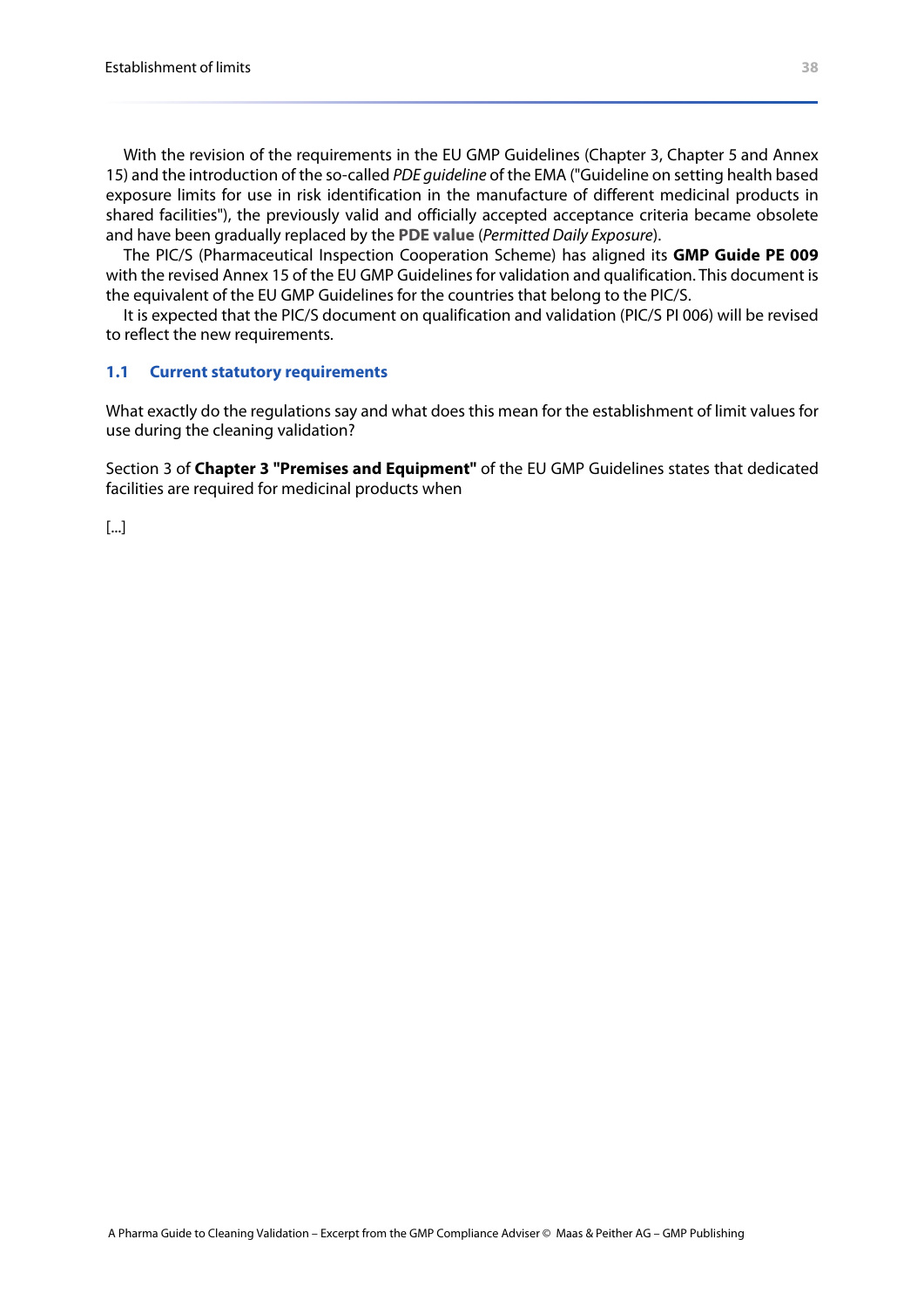# <span id="page-14-2"></span><span id="page-14-0"></span>**2 The PDE Guideline of the EMA**

<span id="page-14-1"></span>*Jens Hrach, PhD*

The official title of the EMA Guideline that became effective in June 2015 is "Guideline on setting health based exposure limits for use in risk identification in the manufacture of different medicinal products in shared facilities", and this describes its content appropriately.

The document describes the method used for determining a health-based exposure limit (PDE) for cross-contaminants using an assessment of toxicological and pharmacological data from both clinical and non-clinical areas. A deviation from this method for safely determining limit values is certainly permitted, but only if adequate justification is provided.

In reality, it will be difficult to come up with a solid argument against this general demand for a scientifically based substance-specific determination of limit values. The document offers those experts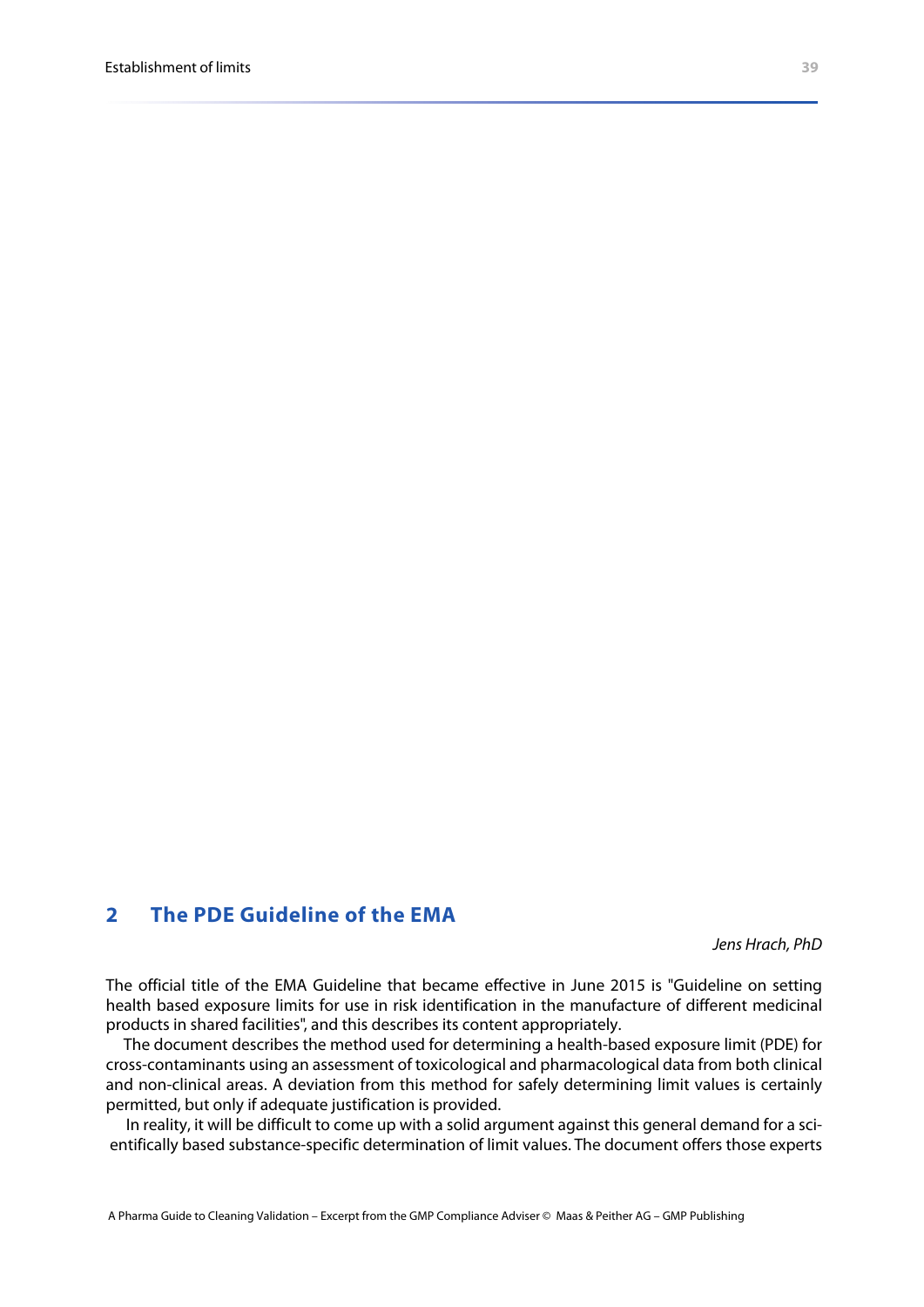who are responsible for risk assessment the option of selecting a suitable method for determining a PDE.

#### **2.1 How to determine the PDE – principles of a risk assessment**

<span id="page-15-0"></span>The **PDE** is defined in the EMA Guideline as "a substance-specific dose that is unlikely to cause an adverse effect if an individual is exposed at or below this dose every day for a lifetime." The PDE (Permitted Daily Exposure) can be used synonymously with the ADI (Acceptable Daily Intake).

<span id="page-15-1"></span>The general idea of **risk assessment** includes:

- **•** the determination of the potential damaging effect of a substance by analysing the relevant data
- **•** the identification of the *"critical effect"*
- **•** the identification of *dose descriptors* for the critical effects and their use as the starting point of the risk assessment (*reference value*),
- **•** the deduction of a limit value by offsetting the reference value using safety factors.

The terminology used in the above-mentioned regulations is not without its problems. Production staff now has to deal with technical terms from the area of pre-clinical and clinical development or risk assessment: uncertainty is preprogrammed. To facilitate a better understanding of the requirements, the key points above are explained in more detail. This can only be done here on a general level that can be understood by non-professionals. It does not, however, enable an inexperienced person to carry out the respective assessment themselves. The PDE guideline stipulates that the persons carrying out the assessment have to provide a signed CV to prove that they are qualified.

During the risk assessment, an assessment of the relationship between exposure to a substance and the occurrence of an adverse reaction is carried out. The risk can be described as follows:

#### *risk = damaging effect of a substance (toxicity) x exposure*

A great white shark is a good example of this. A great white shark is a very dangerous animal; the damaging effect of its teeth is enormous. The probability of being bitten in countries such as Germany, Austria or Switzerland (= exposure) is very slight. Therefore, there is no risk.

This can be transferred to cleaning validation: the damaging effect of a substance (toxicity) is an intrinsic constant property, i.e. a substance will always have an identical effect as long as the dose remains the same (this is a key assumption of the risk assessment).

To minimise the risk – depending on the specific damaging effect – exposure to the cross-contaminants must be reduced because it is the only variable that can be influenced. It must be reduced to such an extent that the risk to patients' health caused by daily and unintentional intake over a lifetime through the next product is practically 0, as required by the definition of PDE.

To achieve this, the damaging effect of the substance must first of all be determined. Unfortunately, a human long-term limit value for medicinal products is practically never available directly; it must be calculated using the trial data available. The question is: what data is available, how can it be accessed and how is it handled?

Pre-clinical development knows many different toxicological and pharmacological endpoints that are tested in a targeted way during separate studies. Possible study types include :

- **•** pharmacokinetic testing
- **•** sub-chronic and chronic testing with repeat dosing
- **•** reproductive toxicity/mutagenicity testing
- **•** carcinogenicity studies
- **•** effects on the organic system and CNS

These are just a few of the possible endpoints, and the number of possible study types is much larger.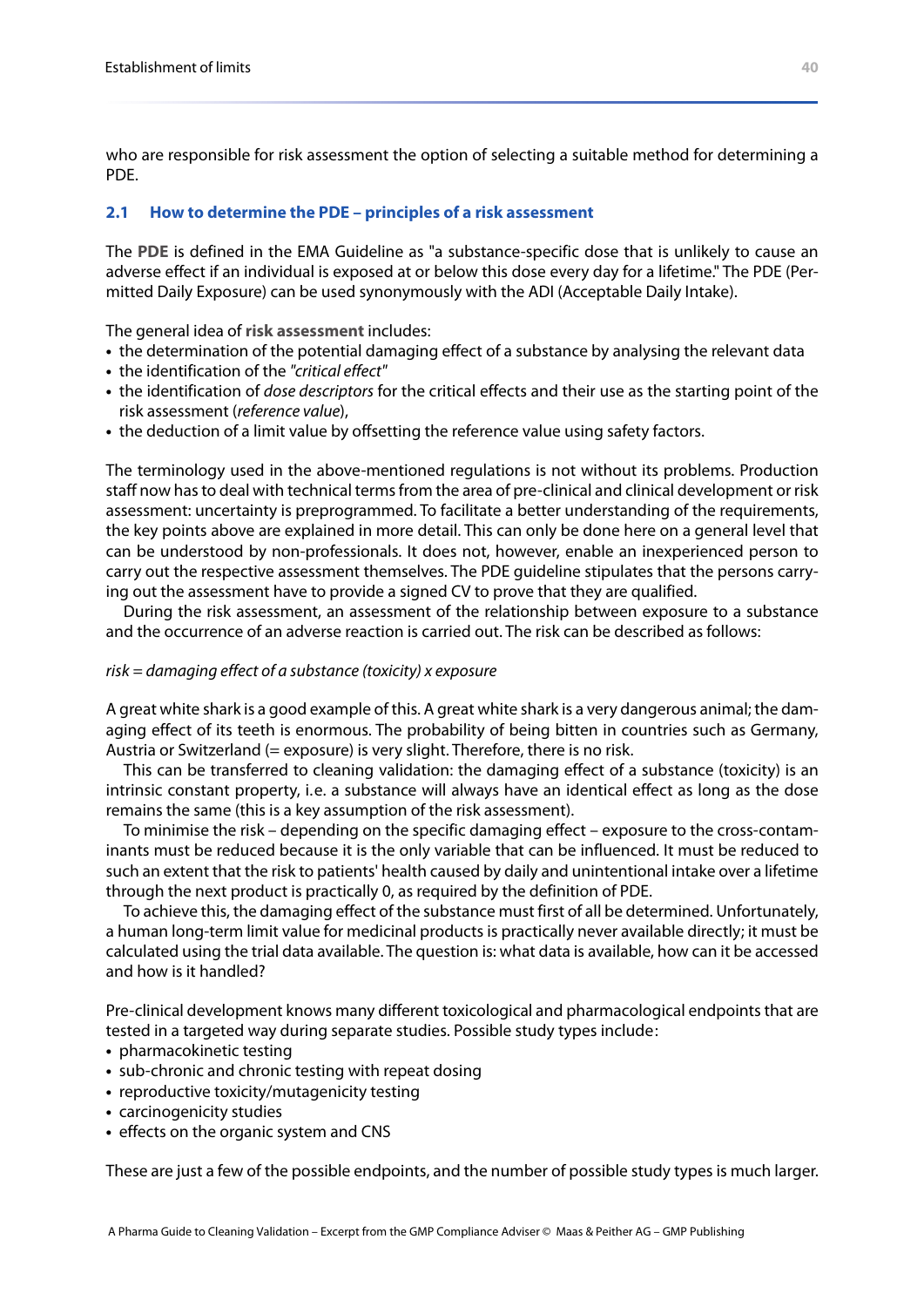# <span id="page-16-1"></span><span id="page-16-0"></span>**Contributors**

**Doris Borchert, PhD**

**[doris.borchert@gmp-verlag.de](mailto:doris.borchert@gmp-verlag.de)**

*Pharmacist* Maas & Peither AG – GMP Publishing, Schopfheim

Doris Borchert has been working as an editor for Maas & Peither GMP Publishing since 2008. She is responsible for reviewing expert articles. Prior to this, she worked in the pharmaceutical industry for 15 years in quality assurance, process technology and production and was actively involved in many audits and inspections.



After graduating in Pharmacology and receiving a PhD in Pharmaceutical Technology, she started her professional career at Gödecke AG in Freiburg (later Pfizer GmbH) where she developed an FDA-compliant cleaning validation concept for a newly built solids factory. Other areas of activity included the qualification of facilities and laboratory equipment and the development of a quality assurance system. After moving to process technology, she worked as Project Manager, responsible for product transfers and the validation of NDA approvals. As a member of an international co-development team, she worked on current issues such as quality by design, Six Sigma and Right First Time. She was also responsible for optimising the process used during the manufacture of solid dosage forms. Doris Borchert has been using her expertise to support the editorial department of Maas & Peither GMP Publishing since 2008.



#### **Michael Hiob, PhD**

**[michael.hiob@sozmi.landsh.de](mailto:Michael.hiob@sozmi.landsh.de)**

*Ministerial Pharmaceutical Director* Ministry of Social Affairs, Schleswig-Holstein, Kiel

After graduating in Pharmacology and receiving a PhD, he worked as Laboratory Manager and GMP Inspector in the area of pharmacovigilance. He is currently responsible for supervising GMP inspections.

He was Head of the Qualification/Validation expert group for more than ten years and is co-author of the aide mémoire "Inspektion von Qualifizierung und Validierung in pharmazeutischer Herstellung und Qualitätskontrolle" (Inspection of qualification and validation in pharmaceutical manufacture and quality control). He is also involved in a number of international organisations, including the European Medicines Agency (EMA).



#### **Jens Hrach, PhD**

**[mail@jenshrach.de](mailto:mail@jenshrach.de)**

*European Registered Toxicologist , DGPT* Dr. Jens Hrach Consulting

Jens Hrach is Global Submission Manager at Boehringer-Ingelheim. He founded his own company, Dr. Jens Hrach Consulting in 2014, supporting pharmaceutical companies in the areas of toxicology and risk evaluation.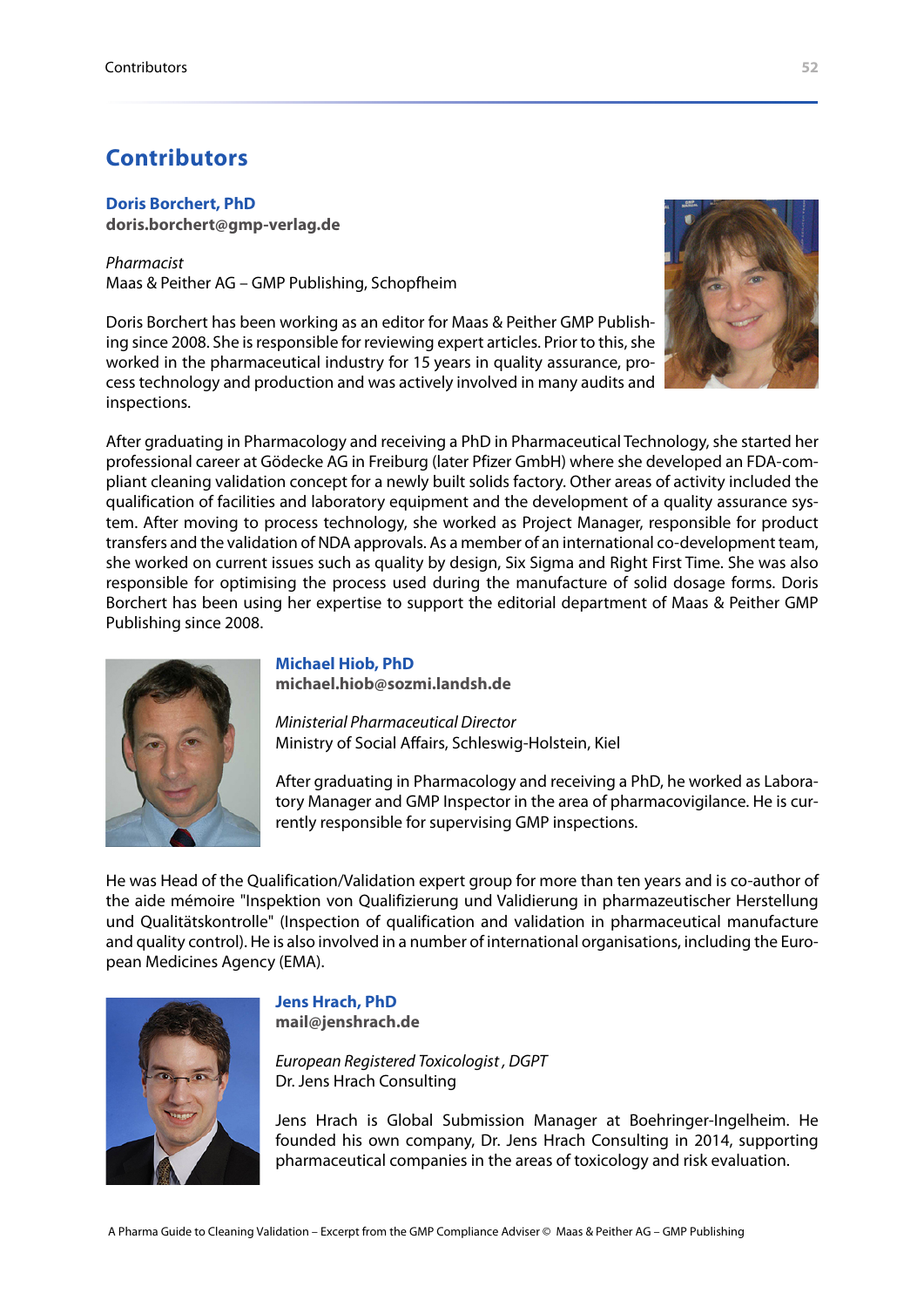Jens Hrach received his PhD in Biology from Heidelberg University in collaboration with the Merck KGaA Institute of Toxicology. He then began his professional career as a Toxicologist at Forim GmbH, a subsidiary of Dr. Knoell Consult. He spent several years there evaluating toxicological studies, the risk evaluation of pharmacological active ingredients and deriving limit values in the area of safety in the workplace (calculation of OEL). In 2012, he was awarded the status of European Registered Toxicologist (DGPT). He was certified as Pharmacovigilance Manager in 2013.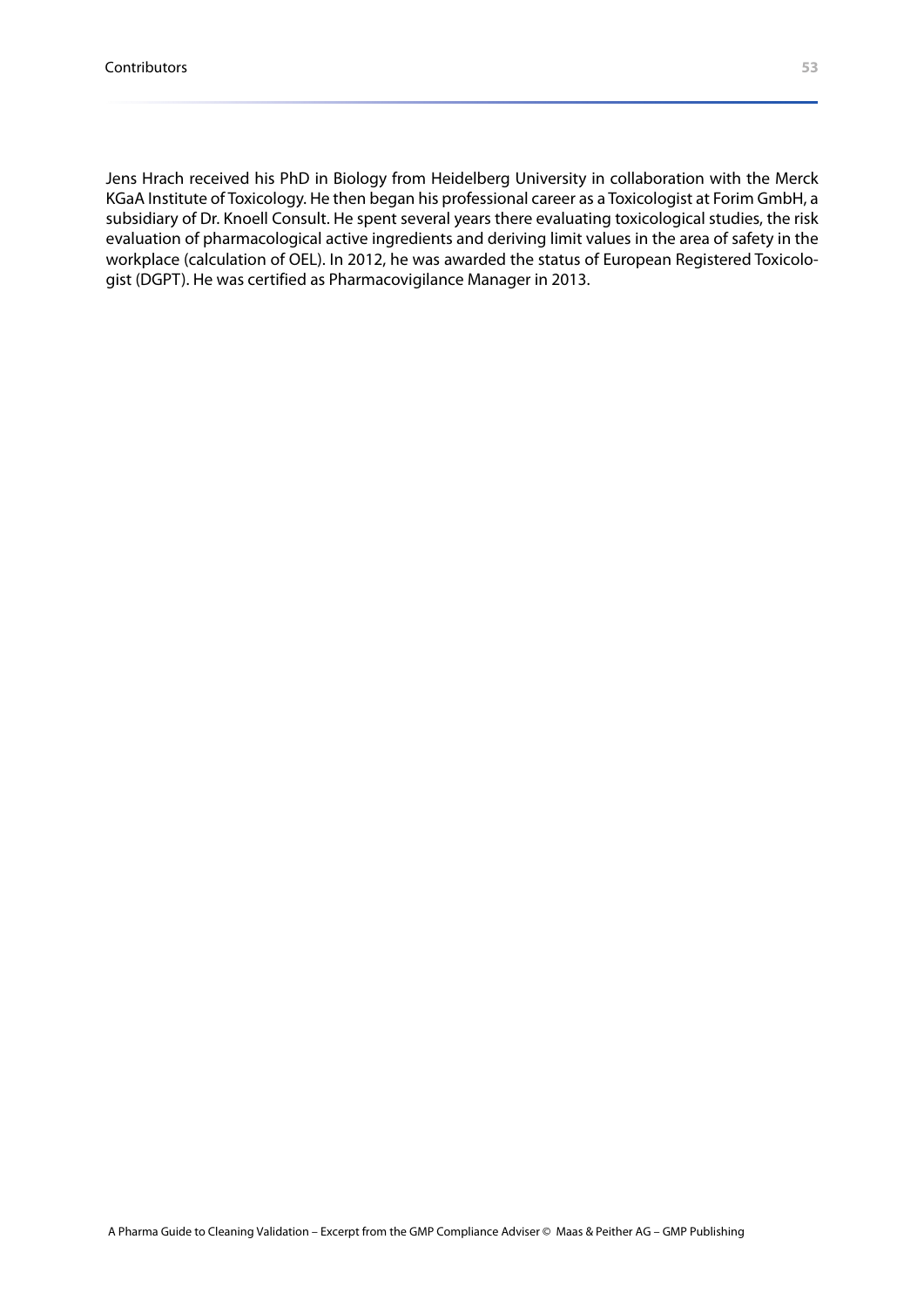# <span id="page-18-0"></span>**Index**

#### **A**

- automatic cleaning [12](#page--1-9)
- cleaning media [12](#page--1-10)
- critical parameters [13](#page--1-11)
- design aspects [13](#page--1-12)
- ICT systems [29](#page--1-13)
- pumps [13](#page--1-14)
- qualification tests [29](#page--1-15)
- requirements [13](#page--1-16)

# **B**

banding [44](#page--1-17)

# **C**

- challenge test [28](#page--1-18)
- cleaning agent
- limit value [38](#page-13-0)
- cleaning agent residues
- MACO value [25](#page--1-19)
- cleaning instruction
- content [9](#page-7-2)
- cleaning instructions
- aspects [9](#page-7-3)
- cleaning process
- automatic [12](#page--1-9) - CIP system [12](#page--1-20)
- 
- development [21](#page--1-21) - fully automatic [12](#page--1-22)
- ICT systems [29](#page--1-13)
- manual [10](#page-8-0)
- principles [8](#page-6-1)
- reproducibility [17](#page--1-23)
- semi-automatic [12](#page--1-24)
- cleaning validation [26](#page--1-25)
- analytical methods [32](#page--1-26)
- APIC quidance [8](#page-6-2)
- calculation of limits [21,](#page--1-27) [25](#page--1-28)
- campaign manufacture [27](#page--1-29)
- carryover in next product [46](#page--1-30)
- carryover in the sample [48](#page--1-31)
- challenging [28](#page--1-18)
- cleaning equipment qualification [29](#page--1-32)
- cleaning process [8](#page-6-3)
- conductivity measurement [33](#page--1-33)
- contamination [15](#page-10-1)
- contamination paths [16](#page-11-1)
- dedicated equipment [27](#page--1-34)
- degradation products [23](#page--1-35)
- design phase [2](#page-3-2), [21](#page--1-36)
- determination of limits [18](#page--1-37)
- deviation [14](#page-9-1), [33,](#page--1-38) [34](#page--1-39)
- documentation [35](#page--1-40)
- dose criterion [24](#page--1-41)
- endotoxin limit value [26](#page--1-42)
- environmental influences [20](#page--1-43)
- group formation [27](#page--1-44)
- hold time [29](#page--1-45)
- ISPE quides [8](#page-6-4)
- LD50 value [42](#page--1-46)
- life cycle [2](#page-3-3)
- limit values [10,](#page-8-1) [37](#page-12-2)
- machine groups [3](#page-4-1)
- master plan [35](#page--1-47)
- measurement of surface tension [33](#page--1-48)
- method validation [48](#page--1-49)
- microbial status [26](#page--1-50)
- microbiological state [50](#page--1-51)
- next product [47](#page--1-52)
- number of test runs [27](#page--1-53)
- objective [2](#page-3-4)
- ongoing verification [2,](#page-3-5) [3,](#page-4-2) [27](#page--1-54), [34](#page--1-55)
- PDA guidelines [8](#page-6-5)
- PDE guideline [39](#page-14-1)
- PDE value [23](#page--1-56), [38,](#page-13-1) [39](#page-14-2)
- phytopharmaceuticals [32](#page--1-57)
- PIC/S guides [8](#page-6-6)
- placebo method [32](#page--1-58)
- principles [2](#page-3-6)
- process [4](#page--1-59)
- product groups [3](#page-4-3)
- quantitative criterion [24](#page--1-60)
- recovery rate [32](#page--1-61)
- regulatory requirements [5](#page-5-1)
- requirements Canada [8](#page-6-7)
- requirements Europe [5](#page-5-2)
- requirements Germany [6](#page--1-62)
- requirements USA [7](#page--1-63)
- requirements, official [2](#page-3-7)
- responsibility [6](#page--1-64)
- revalidation [34](#page--1-55), [35](#page--1-65)
- rinse test [31](#page--1-66)
- risk analysis [17](#page--1-67)
- risk analysis, cleaning process [17](#page--1-68)
- risk analysis, machine design [18](#page--1-69)
- risk analysis, requirements [17](#page--1-70)
- risk control [20](#page--1-71)

- swab test [30](#page--1-76)

A Pharma Guide to Cleaning Validation – Excerpt from the GMP Compliance Adviser © Maas & Peither AG – GMP Publishing

- risk identification [15](#page-10-2)
- risk management [3,](#page-4-4) [14](#page-9-2)
- sampling location [20](#page--1-72)
- sampling process [30](#page--1-73)
- simulation product [28](#page--1-74)

- TOC measurement [32](#page--1-77)

- statutory requirements [38](#page-13-2)

- surface in contact with product [48](#page--1-75)

- validation of analytical methods [32](#page--1-78)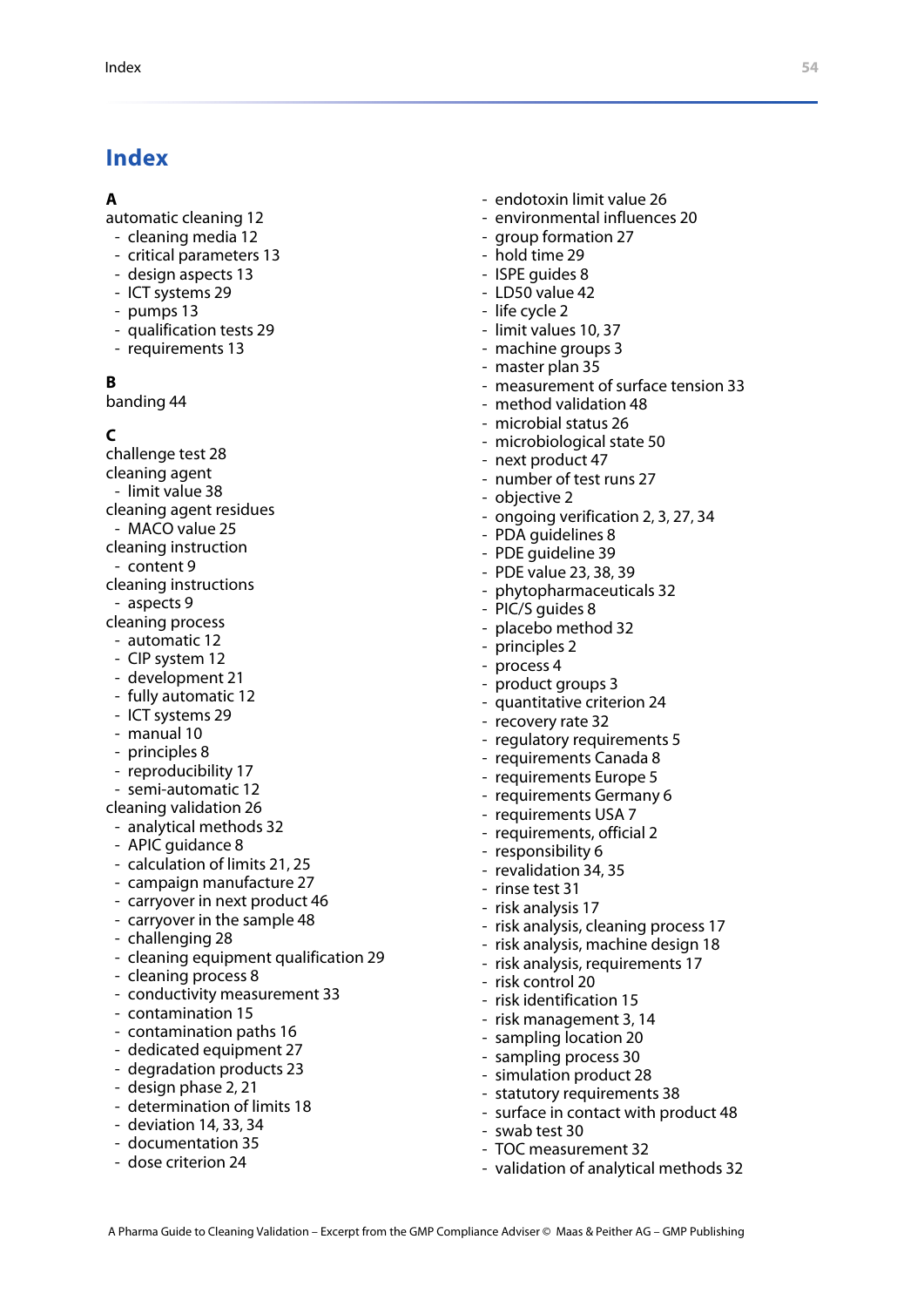- validation phase [3](#page-4-5)
- validation plan [35](#page--1-79)
- validation report [35](#page--1-80)
- validation strategy [26](#page--1-81)
- visual criterion [24,](#page--1-82) [50](#page--1-83)
- WHO guidelines [8](#page-6-8)
- worst-case machine [28](#page--1-84)
- worst-case product [28](#page--1-85)
- contamination risk
- cleaning [16](#page-11-2)
- cross-contamination
- preventative measures [38](#page-13-3)

#### **D**

definition of limit values

- allergens [23](#page--1-86)
- genotoxic impurity [23](#page--1-87)
- MACO value [25](#page--1-19)
- PDE value [23](#page--1-56)
- deviation
- cleaning validation [14](#page-9-1)

#### **E**

equipment train [48](#page--1-88) establishing the limit value - cleaning agent [38](#page-13-0) establishment of limit values

- allergens [45](#page--1-89)
- banding [44](#page--1-17) - macromolecules [45](#page--1-90)
- PDE value [39](#page-14-2)
- proteins [45](#page--1-90)
- $-$  TTC [45](#page--1-91)
- TTC concept [45](#page--1-92)

#### **G**

genotoxic substance - limit [23](#page--1-93)

#### **H**

hazard analysis [20](#page--1-94) human resource management [52](#page-16-1) hygienic design [18](#page--1-95)

- constructive characteristic [20](#page--1-96)
- DIN 1672-2 [19](#page--1-97)

#### **L**

life cycle - cleaning validation [2](#page-3-3) limit value

- cleaning process [22](#page--1-98)
- dose criterion [24](#page--1-41)
- health-related [22](#page--1-99)
- microbiological [26](#page--1-50)
- ppm criterion [24](#page--1-60)
- product residue [23](#page--1-100)
- residual cleaning agent [25](#page--1-101) - visually clean criterion [24](#page--1-82) limit value determination - cleaning agent [46](#page--1-102) LOAEL [42](#page--1-103) log book
- equipment [10](#page-8-2)

#### **M**

machine - dedicated [23](#page--1-104) - ISO 14159 [19](#page--1-105) machine design - risk analysis [18](#page--1-69) machinery - cleaning capability [18,](#page--1-106) [19](#page--1-107) manual cleaning [10](#page-8-0) - aids [11](#page--1-108) - cleaning agent [11](#page--1-109) - reproducibility [11](#page--1-110)

#### **N**

NOAEL [42](#page--1-111) NOEL (no observable effect level) [42](#page--1-112)

#### **P**

PDE report [44](#page--1-113) PDE value [39](#page-14-2) - alternative assessment [44](#page--1-114) - banding [44](#page--1-17) - calculation [23](#page--1-115) - critical effect [41](#page--1-116) - definition [18](#page--1-117), [23,](#page--1-118) [40](#page-15-0) - dose descriptors [42](#page--1-119)

- formula [42](#page--1-120)
- ICH Q3C [43](#page--1-121)
- literature research [41](#page--1-122)
- reference dose [41](#page--1-123)
- risk assessment [40](#page-15-1)
- route-to-route extrapolation [44](#page--1-124)
- safety factors [43](#page--1-125)
- TTC [45](#page--1-91)

#### **R**

residual cleaning agent - limit value [25](#page--1-101) residue physicochemical properties [16](#page-11-3) riboflavin test [28](#page--1-126) risk management - cleaning validation [3](#page-4-4), [14](#page-9-2)

#### **T**

 $TC<sub>45</sub>$  $TC<sub>45</sub>$  $TC<sub>45</sub>$ TTC concept [45](#page--1-92)